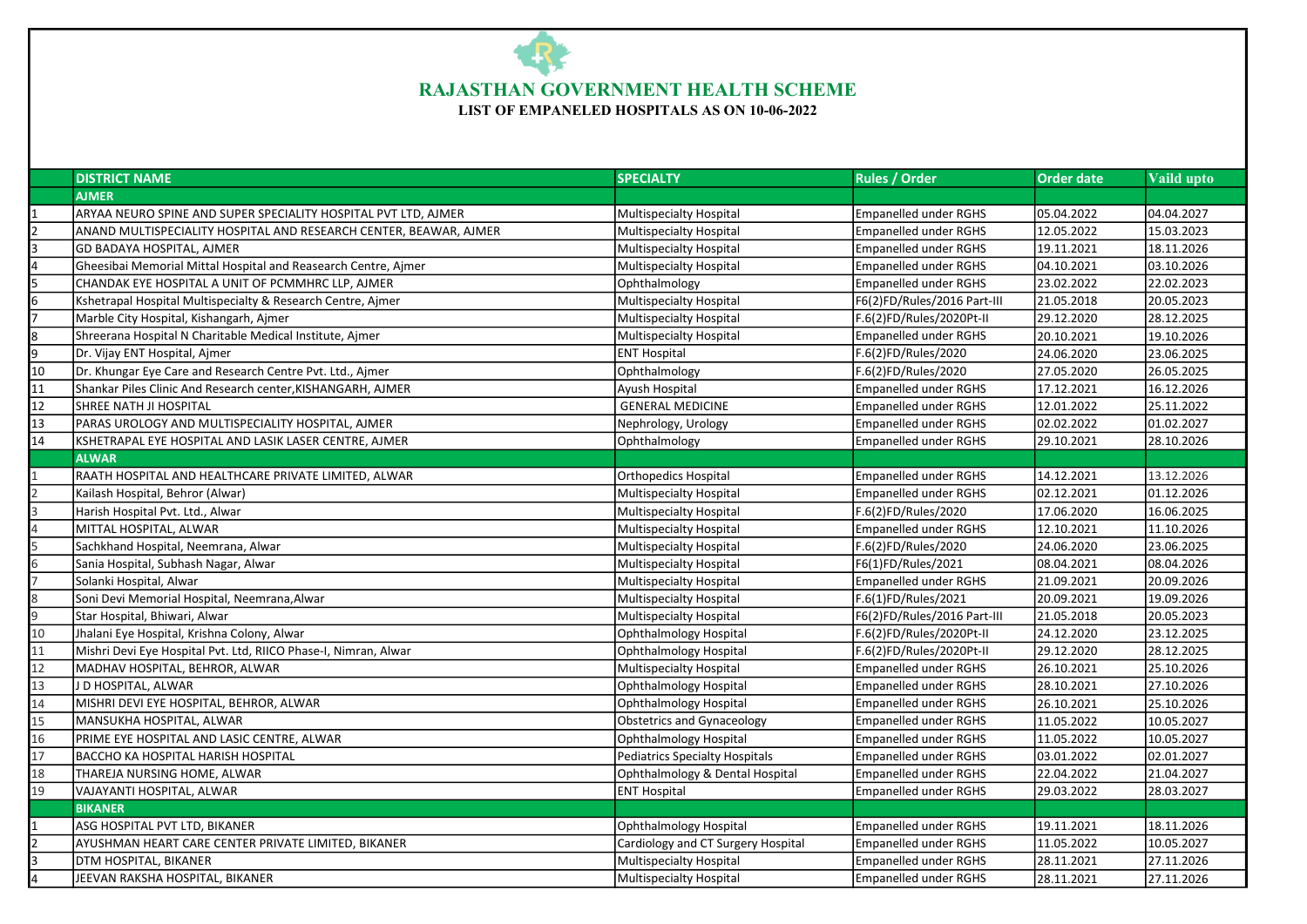|                | Kothari Medical and Research Institute, BIKANER               | Multispecialty Hospital       | <b>Empanelled under RGHS</b> | 22.04.2022 | 21.04.2027 |
|----------------|---------------------------------------------------------------|-------------------------------|------------------------------|------------|------------|
|                | M N HOSPITAL AND RESEARCH CENTRE, BIKANER                     | Multispecialty Hospital       | <b>Empanelled under RGHS</b> | 14.12.2021 | 13.12.2026 |
|                | JRM MULTISPECIALITY HOSPITAL, BIKANER                         | Ophthalmology Hospital        | Empanelled under RGHS        | 21.04.2022 | 20.04.2027 |
| 8              | SHRI RAM SUPER SPECIALITY SURGICAL CENTRE PVT LTD, BIKANER    | Multispecialty Hospital       | Empanelled under RGHS        | 21.04.2022 | 20.04.2027 |
|                | <b>BARMER</b>                                                 |                               |                              |            |            |
|                | NAVJEEVAN HOSPITAL, BARMER                                    | Multispecialty Hospital       | <b>Empanelled under RGHS</b> | 13.11.2021 | 12.11.2026 |
| 2              | VISHNOI HOSPITAL AND SURGICAL CENTRE, BARMER                  | Multispecialty Hospital       | Empanelled under RGHS        | 15.02.2022 | 14.02.2027 |
|                | <b>BARAN</b>                                                  |                               |                              |            |            |
|                | PRIYA HOSPITAL A UNIT OF ANGARKAY MEDISCIENCE, BARAN          | Multispecialty Hospital       | <b>Empanelled under RGHS</b> | 03.03.2022 | 02.03.2027 |
|                | Sanjeevani Hospital Multispeciality and Trauma Centre, BARAN  | Multispecialty Hospital       | <b>Empanelled under RGHS</b> | 21.04.2022 | 20.04.2027 |
|                | <b>BHARATPUR</b>                                              |                               |                              |            |            |
|                | Arora Hospitale Pvt. Ltd, Krishna Nagar, Bharatpur            | Multispecialty Hospital       | F.6(2)FD/Rules/2020Pt-II     | 29.12.2020 | 28.12.2025 |
| I2             | Dr VINOD GUPTA HOSPITAL, BHARATPUR                            | Multispecialty Hospital       | <b>Empanelled under RGHS</b> | 11.02.2022 | 10.02.2027 |
| l3             | JINDAL SUPER SPECIALTY HOSPITAL, BHARATPUR                    | Multispecialty Hospital       | Empanelled under RGHS        | 28.11.2021 | 27.11.2026 |
|                | M J HOSPITALS PVT LTD, BHARATPUR                              | Multispecialty Hospital       | <b>Empanelled under RGHS</b> | 11.05.2022 | 10.02.2025 |
| 15             | Om Sat Hospital PVT LTD, BHARATPUR                            | Obstetrics and Gynaceology    | Empanelled under RGHS        | 09.06.2022 | 08.06.2027 |
| l6             | Pradeep Hospital & Fracture Clinic, Be-Narain Gate, Bharatpur | Multispecialty Hospital       | F6(1)FD/Rules/2021           | 08.04.2021 | 08.04.2026 |
|                | RAJ NEURO TRAUMA HOSPITAL, Bharatpur                          | Neurosurgery, Dental Hospital | <b>Empanelled under RGHS</b> | 15.01.2022 | 14.01.2027 |
| l8             | THE SOLANKI HOSPITAL, BHARATPUR                               | Multispecialty Hospital       | Empanelled under RGHS        | 23.02.2022 | 22.02.2027 |
| 9              | SINGHAL NURSING HOME, BHARATPUR                               | Orthopedics Hospital          | <b>Empanelled under RGHS</b> | 09.11.2021 | 08.11.2026 |
|                | <b>BHILWARA</b>                                               |                               |                              |            |            |
|                | ASPN EYE HOSPITAL, BHILWARA                                   | Ophthalmology Hospital        | <b>Empanelled under RGHS</b> | 03.03.2022 | 02.03.2027 |
| 2              | ARIHANT HOSPITAL AND RESEARCH SANSTHAN, BHILWARA              | Multispecialty Hospital       | <b>Empanelled under RGHS</b> | 13.11.2021 | 12.11.2026 |
| 3              | Brijesh Bangar Memorial Hospital, Bhilwara                    | Multispecialty Hospital       | F.6(2)FD/Rules/2019          | 06.11.2019 | 05.11.2024 |
|                | Porwal Hospital Pvt. Ltd., Bhilwara                           | Multispecialty Hospital       | F.6(2)FD/Rules/2020          | 28.07.2020 | 27.07.2025 |
|                | Ramsnehi Hospital and Research Centre, Bhilwara               | Multispecialty Hospital       | F.6(2)FD/Rules/2020          | 22.06.2020 | 21.06.2025 |
|                | Nathawat Hospital Pvt Ltd, BHILWARA                           | Orthopedics Hospital          | <b>Empanelled under RGHS</b> | 21.04.2022 | 20.04.2027 |
| 17             | Shree Siddhi Vinayak Hospital, BHILWARA                       | Multispecialty Hospital       | Empanelled under RGHS        | 19.11.2021 | 18.11.2026 |
| 8              | Swastik Hospital, Bhilwara                                    | Multispecialty Hospital       | F.6(1)FD/Rules/2021          | 04.08.2021 | 03.08.2026 |
| 9              | SMT KESAR BAI SONI HOSPITAL, BHILWARA                         | Multispecialty Hospital       | Empanelled under RGHS        | 01.12.2021 | 30.11.2026 |
| 10             | KRISHNA HOSPITAL, BHILWARA                                    | Multispecialty Hospital       | <b>Empanelled under RGHS</b> | 26.10.2021 | 25.10.2026 |
|                | BANSWARA                                                      |                               |                              |            |            |
|                | DR JAIN EYE HOSPITAL AND LASER CENTRE, BANSWARA               | Ophthalmology Hospital        | Empanelled under RGHS        | 11.05.2022 | 26.12.2022 |
|                | <b>BUNDI</b>                                                  |                               |                              |            |            |
|                | NIMACH BUNDI EYE HOSPTIAL, BUNDI                              | Ophthalmology Hospital        | Empanelled under RGHS        | 24.05.2022 | 23.05.2027 |
|                | <b>CHITTORGARH</b>                                            |                               |                              |            |            |
|                | M P Birla Hospital and Research, CHITTORGARH                  | Multispecialty Hospital       | Empanelled under RGHS        | 05.04.2022 | 04.04.2027 |
|                | <b>CHURU</b>                                                  |                               |                              |            |            |
|                | Rohilla Nursing Home, Churu                                   | Multispecialty Hospital       | Empanelled under RGHS        | 20.10.2021 | 19.10.2026 |
| $\overline{2}$ | BHAGWANI DEVI MOHTA HOSPITAL, CHURU                           | General Medicine              | <b>Empanelled under RGHS</b> | 21.04.2022 | 20.04.2027 |
| 3              | SMT SHEELA GOYAL MEMORIAL HEART AND GENERAL HOSPITAL, CHURU   | General Medicine              | <b>Empanelled under RGHS</b> | 21.04.2022 | 20.04.2027 |
| 4              | L N MEMORIAL SHIVAM ORTHO AND GENERAL HOSPITAL, CHURU         | Multispecialty Hospital       | <b>Empanelled under RGHS</b> | 03.03.2022 | 02.03.2027 |
| 5              | Soni Hospital, Rajgarh, Churu                                 | Multispecialty Hospital       | F.6(1)FD/Rules/2021          | 08.07.2021 | 07.07.2026 |
|                | <b>DAUSA</b>                                                  |                               |                              |            |            |
|                | ANAND HOSPITAL, LALSOT, DAUSA                                 | Multispecialty Hospital       | Empanelled under RGHS        | 08.12.2021 | 07.12.2026 |
| I <sub>2</sub> | BABULALJI PAHADIYA DENTAL HOSPITAL, DAUSA                     | Dentistry Hospital            | Empanelled under RGHS        | 12.05.2022 | 11.05.2027 |
| l3             | KHANDELWAL NURSING HOME, DAUSA                                | Multispecialty Hospital       | <b>Empanelled under RGHS</b> | 19.11.2021 | 18.11.2026 |
| 4              | KATTA HOSPITAL, DAUSA                                         | Multispecialty Hospital       | Empanelled under RGHS        | 26.04.2022 | 25.04.2027 |
| l5             | NAVJEEVAN HOSPITAL, LALSOT, DAUSA                             | Multispecialty Hospital       | Empanelled under RGHS        | 25.05.2022 | 24.05.2027 |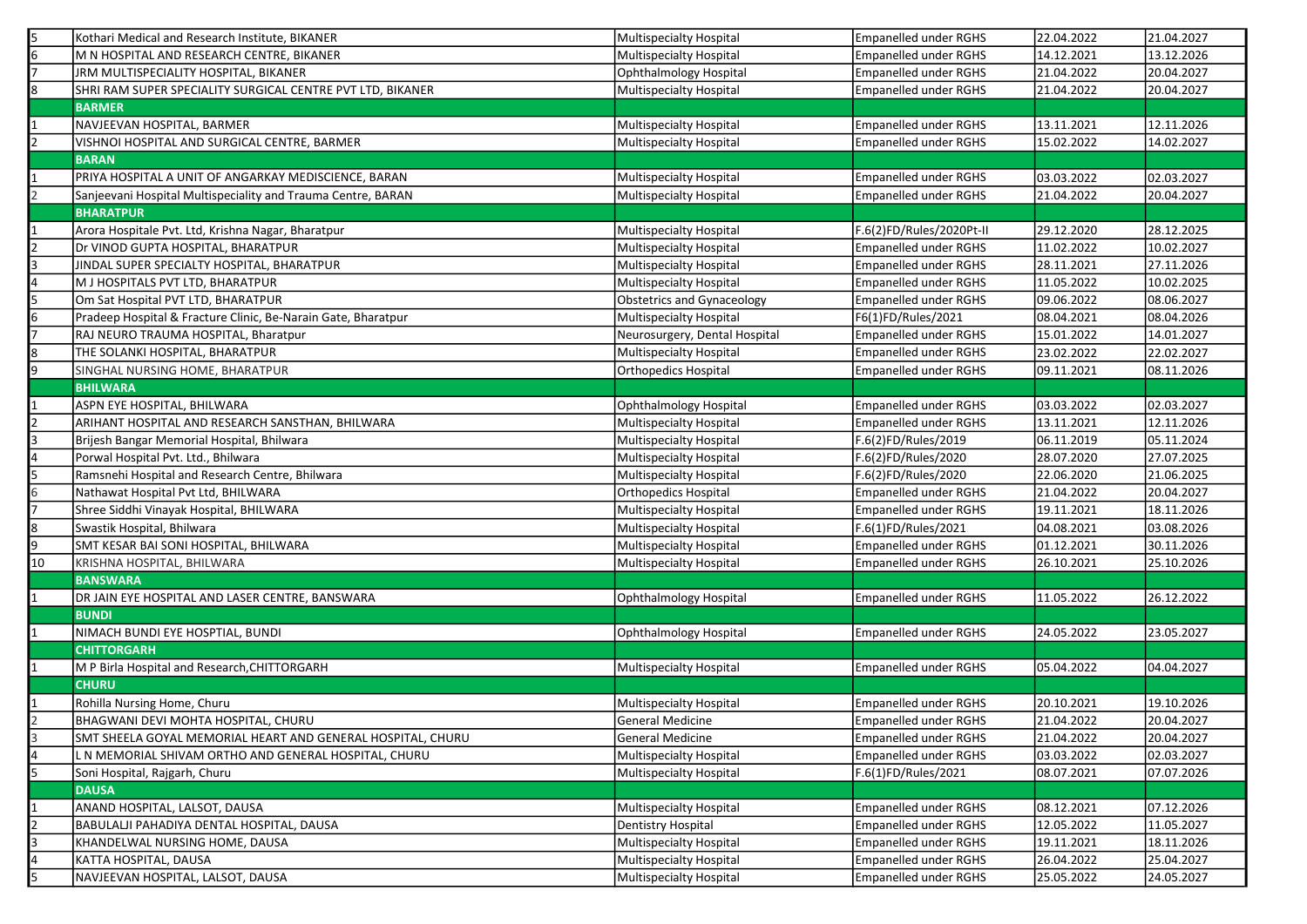| 6               | Rajdhani Hospital and Maternity Home, Dausa                                        | Multispecialty Hospital                                   | <b>Empanelled under RGHS</b>                          | 20.10.2021               | 19.10.2026               |
|-----------------|------------------------------------------------------------------------------------|-----------------------------------------------------------|-------------------------------------------------------|--------------------------|--------------------------|
|                 | Shri Krishan Hospital, Lalsot Road, Dausa                                          | Multispecialty Hospital                                   | Empanelled under RGHS                                 | 03.03.2022               | 02.03.2027               |
| l8              | Geeta Devi Memorial Eye Hospital, Lalsot, Dausa                                    | Ophthalmology Hospital                                    | F.6(1) FD/Rules/2021                                  | 10.02.2021               | 09.02.2026               |
| 9               | Vinayak Dental Hospital and Orthodontic Centre, Lalsot Road, Dausa                 | Dentistry Hospital                                        | F.6(1)FD/Rules/2021                                   | 11.02.2021               | 09.02.2026               |
|                 | <b>DUNGARPUR</b>                                                                   |                                                           |                                                       |                          |                          |
|                 | Zeel Multi Specialty Hospital, Sagwara, Dungarpur                                  | Multispecialty Hospital                                   | F.6(1)FD/Rules/2021                                   | 01.07.2021               | 30.06.2026               |
|                 | HANUMANGARH                                                                        |                                                           |                                                       |                          |                          |
|                 | BENIWAL ORTHO AND MATERNITY HOSPITAL, HANUMANGARH                                  | Multispecialty Hospital                                   | Empanelled under RGHS                                 | 29.10.2021               | 28.10.2026               |
|                 | BENIWAL HOSPITAL, HANUMANGARH                                                      | <b>GENERAL SURGERY</b>                                    | <b>Empanelled under RGHS</b>                          | 22.03.2022               | 21.03.2.27               |
|                 | BHATINDA SURGICAL HOSPITAL, HANUMANGARH                                            | Multispecialty Hospital                                   | Empanelled under RGHS                                 | 22.04.2022               | 21.04.2027               |
|                 | AGARWAL NURSING HOME, RAWATSAR, HANUMANGARH                                        | General Medicine                                          | <b>Empanelled under RGHS</b>                          | 24.05.2022               | 23.05.2027               |
|                 | SRI BALAJI MULTISPECIALITY AVM SURGICAL HOSPITAL, HANUMANGARH                      | General Surgery                                           | <b>Empanelled under RGHS</b>                          | 08.05.2022               | 07.05.2027               |
| 6               | SHRI KANHA RAM SAHARAN MEMORIAL TRAUMA AND MULTISPECIALITY HOSPITAL,               | Multispecialty Hospital                                   | <b>Empanelled under RGHS</b>                          | 25.02.2022               | 24.02.2027               |
|                 | <b>JAIPUR</b>                                                                      |                                                           |                                                       |                          |                          |
|                 | AKHILA HOSPITAL, JAIPUR                                                            | Orthopedics Hospital                                      | Empanelled under RGHS                                 | 07.12.2021               | 06.12.2024               |
|                 | ANAND HOSPITAL, CHOMU, JAIPUR                                                      | <b>GENERAL SURGERY</b>                                    | Empanelled under RGHS                                 | 09.06.2022               | 08.06.2027               |
|                 | DR CM CHOPRA HOSPITAL AND HEART CARE CENTRE, CHOMU, JAIPUR                         | Cardiology and CT Surgery Hospital                        | <b>Empanelled under RGHS</b>                          | 08.12.2021               | 07.12.2026               |
|                 | SHRI RAMAKRISHNA HOSPITAL, JAIPUR                                                  | Multispecialty Hospital                                   | <b>Empanelled under RGHS</b>                          | 14.12.2021               | 13.12.2026               |
|                 | SEVAYATAN CHILD AND GENERAL HOSPITAL, CHOMU, JAIPUR                                | Multispecialty Hospital                                   | Empanelled under RGHS                                 | 08.12.2021               | 07.12.2026               |
| l6              | SCR SIR CHOTU RAM HOSPITAL AND RESEARCH CENTER, JAIPUR                             | Multispecialty Hospital                                   | Empanelled under RGHS                                 | 07.12.2021               | 06.12.2024               |
|                 | MANAS HOSPITAL JAIPUR, JAIPUR                                                      | Multispecialty Hospital                                   | <b>Empanelled under RGHS</b>                          | 09.12.2021               | 08.12.2024               |
| 8               | Jaipur Hospital, Jaipur                                                            | Multispecialty Hospital                                   | F.6(2)FD/Rules/2020                                   | 18.05.2020               | 17.05.2025               |
| 9               | Metro Manas Arogya Sadan Heart Care and Multi - Specialty Hospital, Jaipur         | Public Private Partnership Hospital                       | F.6(4)FD/RULES/2003Pt.                                | 07.03.2013               |                          |
| 10              | <b>ABHISHEK HOSPITAL</b>                                                           | Multispecialty Hospital                                   | Empanelled under RGHS                                 | 10.01.2022               | 09.01.2027               |
| $\overline{11}$ | Eternal Heart Care Centre and Research Institute Pvt. Ltd., JAIPUR                 | Only selective codes in Cardiology,                       | <b>Empanelled under RGHS</b>                          | 10.01.2022               | 09.01.2027               |
|                 |                                                                                    |                                                           |                                                       |                          |                          |
|                 |                                                                                    | <b>Nephrology &amp; Orthopaedics</b>                      |                                                       |                          |                          |
| 12              | Amar Medical & Research Centre, Kiran Path, Mansarovar, Jaipur                     | Multispecialty Hospital                                   | F6(1)FD/Rules/2021                                    | 08.04.2021               | 29.07.2023               |
| 13              | Apex Hospital Mansarovar Pvt Ltd, Mansarovar, Jaipur                               | Multispecialty Hospital                                   | F.6(2)FD/Rules/2020Pt-II                              | 22.12.2020               | 21.12.2025               |
| 14              | Apex Hospital Pvt. Ltd., Malviya Nagar, Jaipur                                     | Multispecialty Hospital                                   | F.6(2)FD/Rules/2019                                   | 27.01.2020               | 26.01.2025               |
| 15              | Apollo Specialty Hospitals Pvt. Ltd., C-Scheme, Jaipur                             | Multispecialty Hospital                                   | F.6(2) FD/Rules/2020 Pt-II                            | 07.01.2021               | 06.01.2026               |
| 16              | ASIAN CANCER HOSPITAL, Jaipur                                                      | Multispecialty Hospital                                   | <b>Empanelled under RGHS</b>                          | 06.10.2021               | 05.10.2026               |
| 17              | Barala Hospital And Research Centre, Chomu                                         | Multispecialty Hospital                                   | F.6(1)FD/Rules/2021                                   | 10.08.2021               | 09.08.2026               |
| 18              | Asopa Hospital, Jaipur                                                             | Multispecialty Hospital                                   | Empanelled under RGHS                                 | 04.10.2021               | 03.10.2026               |
| 19              | Balaji Cure and Care Hospital Pvt Ltd, Jaipur                                      | Multispecialty Hospital                                   | <b>Empanelled under RGHS</b>                          | 06.10.2021               | 05.10.2026               |
| 20              | Bhandari Hospital and Research Centre, Jaipur                                      | Multispecialty Hospital                                   | F.6(2)FD/Rules/2019                                   | 24.02.2020               | 23.02.2025               |
| 21              | BAGRA MATERNITY AND GENERAL HOSPITAL, JAIPUR                                       | Multispecialty Hospital                                   | Empanelled under RGHS                                 | 25.01.2022               | 24.01.2027               |
| 22              | CITY HOSPITAL, JAIPUR                                                              | Multispecialty Hospital                                   | <b>Empanelled under RGHS</b>                          | 23.11.2021               | 22.11.2026               |
| 23              | Chirayu Hospital, Kalwar Road, Jaipur                                              | Multispecialty Hospital                                   | F.6(2)FD/Rules/2020Pt-II                              | 22.12.2020               | 21.12.2025               |
| 24              | Chomu Mahila & Eye Hospital, Chomu, Jaipur                                         | Multispecialty Hospital                                   | F.6(2)FD/Rules/2019                                   | 06.11.2019               | 05.11.2024               |
| 25              | CKS Hospital, Jaipur                                                               | Multispecialty Hospital                                   | F.6(7)FD/Rules/2018                                   | 08.01.2019               | 07.01.2024               |
| 26              | Dana Shivam Heart and SuperSpeciality Hospital, Jaipur                             | Multispecialty Hospital                                   | F.6(2)FD/Rules/2020                                   | 24.06.2020               | 23.06.2025               |
| 27              | Deep Hospital and Research Centre, Jhotwara, Jaipur                                | Multispecialty Hospital                                   | F.6(1)FD/Rules/2021                                   | 14.06.2021               | 14.06.2026               |
| 28              | Dhanwantri Hospital And Research Centre, Jaipur                                    | Multispecialty Hospital                                   | F.6(1)FD/Rules/2021                                   | 22.07.2021               | 21.07.2026               |
| 29              | DR DEEPAK GUPTA CHILD HOSPITAL, CHOMU, JAIPUR                                      | Pediatrics Specialty Hospitals                            | <b>Empanelled under RGHS</b>                          | 23.11.2021               | 22.11.2026               |
| 30              | DR MANJEET INSTITUTE OF CRITICAL CARE, JAIPUR                                      | Multispecialty Hospital                                   | <b>Empanelled under RGHS</b>                          | 13.04.2022               | 12.04.2027               |
| 31              | Dr Sardar Singh Memorial Hospital, JAIPUR                                          | General Surgery & General Medicine                        | <b>Empanelled under RGHS</b>                          | 08.05.2022               | 07.05.2027               |
| 32              | Fortis Escorts Hospital, Malviya Nagar, Jaipur                                     | Multispecialty Hospital                                   | F6(1)FD/Rules/2021                                    | 08.04.2021               | 03.03.2025               |
| 33<br>34        | G.P. Shekhwati Hospital and Research Centre, Jaipur<br>GARG CHILD HOSPITAL, JAIPUR | Multispecialty Hospital<br>Pediatrics Specialty Hospitals | <b>Empanelled under RGHS</b><br>Empanelled under RGHS | 05.10.2021<br>31.05.2022 | 04.10.2026<br>30.05.2027 |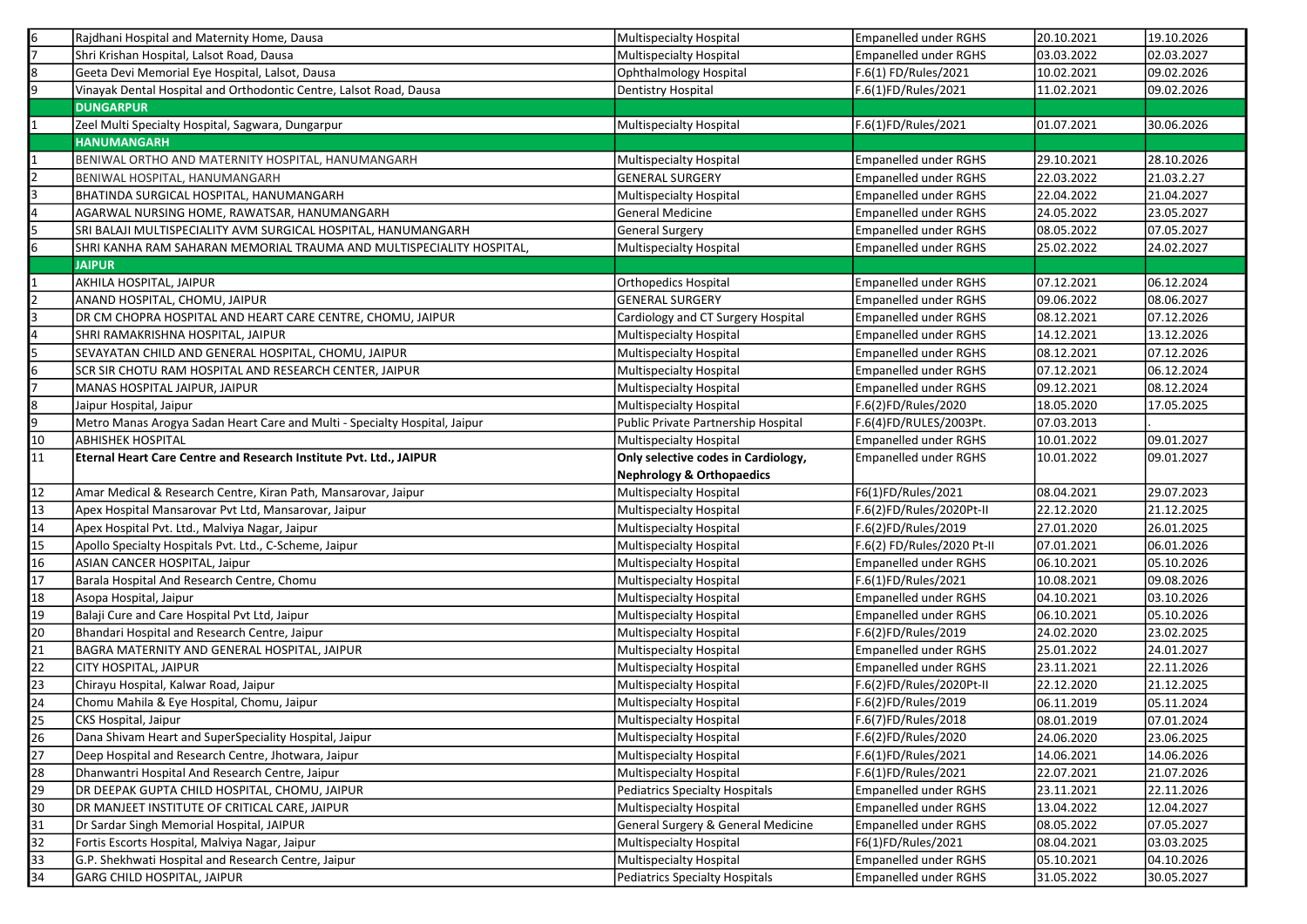| 35                                                                                                                                                                                                                                               | GINNI DEVI MEMORIAL HOSPITAL, JAIPUR                                           | Multispecialty Hospital             | <b>Empanelled under RGHS</b> | 23.11.2021 | 22.11.2026 |
|--------------------------------------------------------------------------------------------------------------------------------------------------------------------------------------------------------------------------------------------------|--------------------------------------------------------------------------------|-------------------------------------|------------------------------|------------|------------|
| 36                                                                                                                                                                                                                                               | Global Heart and General Hospital, Jaipur                                      | Multispecialty Hospital             | F.6(2)FD(Rules)/2016PT-III   | 01.12.2021 | 30.11.2026 |
| 37                                                                                                                                                                                                                                               | GOPINATH HOSPITAL PRIVATE LIMITED, JAIPUR                                      | Multispecialty Hospital             | <b>Empanelled under RGHS</b> | 23.11.2021 | 22.11.2026 |
| 38                                                                                                                                                                                                                                               | GOYAL HOSPITAL, BASSI, JAIPUR                                                  | Obstetrics and Gynaceology          | <b>Empanelled under RGHS</b> | 06.05.2022 | 05.05.2027 |
| 39                                                                                                                                                                                                                                               | <b>HCG Hospital Jaipur</b>                                                     | <b>Multispecialty Hospital</b>      | <b>Empanelled under RGHS</b> | 22.09.2021 | 21.09.2026 |
| 40                                                                                                                                                                                                                                               | <b>HEALTHLINE HOSPITAL</b>                                                     | Multispecialty Hospital             | Empanelled under RGHS        | 12.01.2022 | 11.01.2027 |
| 41                                                                                                                                                                                                                                               | Imperial Hospital and Research Centre, Shastri Nagar, Jaipur                   | Multispecialty Hospital             | F6(2)FD/Rules/2016 Part-III  | 05.06.2018 | 04.06.2023 |
| 42                                                                                                                                                                                                                                               | Indus Jaipur Hospital, Jaipur                                                  | Multispecialty Hospital             | F.6(2)FD/Rules/2020          | 24.06.2020 | 23.06.2025 |
| 43<br>Jaipur National University Institute of Medical Sciences and research Centre, Jaipur<br>44<br>JAIN HOSPITAL, JAIPUR<br>45<br>Jeevan Rekha Critical Care & Trauma Hospital, Jagatpura, Jaipur<br>46<br>Jyoti Nursing Home Pvt. Ltd., Jaipur |                                                                                | Multispecialty Hospital             | F.6(2)FD/Rules/2016 Pt-III   | 26.09.2017 | 25.09.2022 |
|                                                                                                                                                                                                                                                  |                                                                                | Orthopedics, General Surgery        | Empanelled under RGHS        | 01.06.2022 | 31.05.2027 |
|                                                                                                                                                                                                                                                  |                                                                                | Multispecialty Hospital             | F.6(2)FD/Rules/2016 Part-III | 22.12.2017 | 21.12.2022 |
|                                                                                                                                                                                                                                                  |                                                                                | Multispecialty Hospital             | F.6(2)FD(Rules)/2016         | 02.10.2021 | 01.10.2026 |
| 47                                                                                                                                                                                                                                               | J K FRACTURE AND GENERAL HOSPITAL, CHOMU, JAIPUR                               | Multispecialty Hospital             | <b>Empanelled under RGHS</b> | 03.02.2022 | 02.02.2027 |
| 48                                                                                                                                                                                                                                               | Kalu Ram Memorial Hospital PVT LTD                                             | Multispecialty Hospital             | <b>Empanelled under RGHS</b> | 10.01.2022 | 09.01.2027 |
| 49                                                                                                                                                                                                                                               | KANDOI HOSPITAL, JAIPUR                                                        | Orthopedics, General Surgery        | Empanelled under RGHS        | 03.02.2022 | 02.02.2027 |
| 50                                                                                                                                                                                                                                               | LUCKY HOSPITAL, JAIPUR                                                         | <b>Orthopedics Hospital</b>         | <b>Empanelled under RGHS</b> | 23.11.2021 | 22.11.2026 |
| 51                                                                                                                                                                                                                                               | ManglamPlus Medicity Hospital, JAIPUR                                          | Multispecialty Hospital             | Empanelled under RGHS        | 12.05.2022 | 11.05.2027 |
| 52                                                                                                                                                                                                                                               | Mahatma Gandhi Medical College & Hospital, Sitapura, Jaipur                    | Multispecialty Hospital             | F. 6(2) FD/Rules/2019        | 15.01.2020 | 14.01.2025 |
| 53                                                                                                                                                                                                                                               | Mahaveer Jaipuriya Rajasthan Hospital, JLN Marg, Jaipur                        | Multispecialty Hospital             | F.6(2)FD/Rules/2020Pt-II     | 24.12.2020 | 23.12.2025 |
| 54                                                                                                                                                                                                                                               | Manipal Hospital, Jaipur                                                       | Multispecialty Hospital             | F. 6(1)FD/Rules/2021         | 01.07.2021 | 30.06.2026 |
| 55                                                                                                                                                                                                                                               | Marudhar Hospital, Jaipur                                                      | Multispecialty Hospital             | F.6(1)FD/Rules/2021          | 22.07.2021 | 21.07.2026 |
| 56                                                                                                                                                                                                                                               | MAYA EYE HOSPITAL, JAIPUR                                                      | Ophthalmology Hospital              | <b>Empanelled under RGHS</b> | 24.03.2022 | 23.03.2027 |
| 57                                                                                                                                                                                                                                               | Monilek Hospital and Research Centre                                           | Multispecialty Hospital             | Empanelled under RGHS        | 12.01.2022 | 11.01.2027 |
| 58                                                                                                                                                                                                                                               | Narayana Multispecialty Hospital, Jaipur                                       | Multispecialty Hospital             | F.6(2)FD/Rules/2020 Pt-II    | 30.12.2020 | 29.12.2025 |
| 59                                                                                                                                                                                                                                               | NAVJEEVAN HOSPITAL AND RESEARCH CENTRE, BASSI, JAIPUR                          | Multispecialty Hospital             | Empanelled under RGHS        | 23.11.2021 | 22.11.2026 |
| 60                                                                                                                                                                                                                                               | NIMS MEDICAL COLLEGE HOSPITAL, AMBER, JAIPUR                                   | Multispecialty Hospital             | <b>Empanelled under RGHS</b> | 17.12.2021 | 16.12.2026 |
| 61                                                                                                                                                                                                                                               | NIVIK NEURO TRAUMA AND MULTISPECIALTY HOSPITAL, JAIPUR                         | Neurosurgery & Orthopedics Hospital | <b>Empanelled under RGHS</b> | 01.06.2022 | 31.05.2027 |
| 62                                                                                                                                                                                                                                               | DEVILAL MEMORIAL MEMORIAL EYE HOSPITAL, CHOMU, JAIPUR                          | Ophthalmology Hospital              | Empanelled under RGHS        | 23.11.2021 | 22.11.2026 |
| 63                                                                                                                                                                                                                                               | Pulse Hospital (Muitispeciality Hospital and Research Centre) Kotputli, Jaipur | Multispecialty Hospital             | F.6(2)FD/Rules/2020          | 01.07.2020 | 30.06.2025 |
| 64                                                                                                                                                                                                                                               | PHAGI HOSPITAL PVT LTD                                                         | <b>Multispecialty Hospital</b>      | <b>Empanelled under RGHS</b> | 10.01.2022 | 09.01.2027 |
| 65                                                                                                                                                                                                                                               | Rajat Maternity And General Hospital, JAIPUR                                   | Orthopedics                         | Empanelled under RGHS        | 15.01.2021 | 14.01.2027 |
| 66                                                                                                                                                                                                                                               | Rajnish Hospital, Shahpura, Jaipur                                             | Multispecialty Hospital             | F.6(2)FD/Rules/2020          | 22.06.2020 | 21.06.2025 |
| 67                                                                                                                                                                                                                                               | Rukmani Birla Hospital, Jaipur                                                 | Multispecialty Hospital             | F6(1)FD/Rules/2021           | 08.04.2021 | 07.01.2023 |
| 68                                                                                                                                                                                                                                               | S.R. Kalla Memorial Gastro & General Hospital, Jaipur                          | <b>Multispecialty Hospital</b>      | F.6(2)FD/Rules/2020          | 15.04.2020 | 14.04.2025 |
| 69                                                                                                                                                                                                                                               | SADHNA HOSPITAL, Jaipur                                                        | Multispecialty Hospital             | <b>Empanelled under RGHS</b> | 08.10.2021 | 07.10.2026 |
| 70                                                                                                                                                                                                                                               | Sanjeevani Hospital, Madhukar Colony, Kotputli, Jaipur                         | Multispecialty Hospital             | F.6(2)FD/Rules/2020Pt-II     | 24.12.2020 | 23.12.2025 |
| 71                                                                                                                                                                                                                                               | SGN HOSPITAL INFERTILITY CENTER PVT LTD, PAOTA                                 | Multispecialty Hospital             | <b>Empanelled under RGHS</b> | 07.10.2021 | 06.10.2026 |
| 72                                                                                                                                                                                                                                               | Shalby Multispeciality Hospital, Jaipur                                        | Multispecialty Hospital             | F. 6(2) FD/Rules/2019        | 15.01.2020 | 14.01.2025 |
| 73                                                                                                                                                                                                                                               | SHRI AMBE HOSPITAL AND RESEARCH INSTITUTE LLP, JAIPUR                          | GENERAL SURGERY & GENERAL MEDICINE  | Empanelled under RGHS        | 09.06.2022 | 08.06.2027 |
| 74                                                                                                                                                                                                                                               | SIDDHI VINAYAK HOSPITAL AND RESEARCH CENTRE, CHOMU, JAIPUR                     | Multispecialty Hospital             | Empanelled under RGHS        | 13.11.2021 | 12.11.2026 |
| 75                                                                                                                                                                                                                                               | SOMANI HOSPITAL, JAIPUR                                                        | Multispecialty Hospital             | <b>Empanelled under RGHS</b> | 23.11.2021 | 22.11.2026 |
| 76                                                                                                                                                                                                                                               | Soni Hospital, Jaipur                                                          | Multispecialty Hospital             | F.6(2)FD/Rules/2020 Pt-II    | 30.12.2020 | 29.12.2025 |
| 77                                                                                                                                                                                                                                               | SSMG Hospital, Morija Road, Chomu, Jaipur                                      | Multispecialty Hospital             | F.6(2)FD/Rules/2020Pt-II     | 24.12.2020 | 23.12.2025 |
| 78                                                                                                                                                                                                                                               | Tagore Hospital & Research Institute, Jaipur                                   | Multispecialty Hospital             | F.6(2)FD/Rules/2020          | 15.04.2020 | 14.04.2025 |
| 79                                                                                                                                                                                                                                               | VINAYAK HOSPITAL, KOTPUTLI, JAIPUR                                             | Multispecialty Hospital             | <b>Empanelled under RGHS</b> | 19.11.2021 | 18.11.2026 |
| 80                                                                                                                                                                                                                                               | VINAYAK ZANANA AND DOORBEEN HOSPITAL, Jaipur                                   | Multispecialty Hospital             | <b>Empanelled under RGHS</b> | 12.10.2021 | 11.10.2026 |
| 81                                                                                                                                                                                                                                               | Heart & General Hospital, Jaipur                                               | Cardiology and CT Surgery Hospital  | F.6(2)FD/Rules/2020          | 02.06.2020 | 02.06.2025 |
| 82                                                                                                                                                                                                                                               | Jaipur Heart Institute, Jaipur                                                 | Cardiology and CT Surgery Hospital  | F.6(2)FD/Rules/2020          | 15.04.2020 | 14.04.2025 |
| 83                                                                                                                                                                                                                                               | Krishna Heart and General Hospital, Jaipur                                     | Cardiology and CT Surgery Hospital  | F.6(2)FD(Rules)/2016         | 14.02.2022 | 13.02.2027 |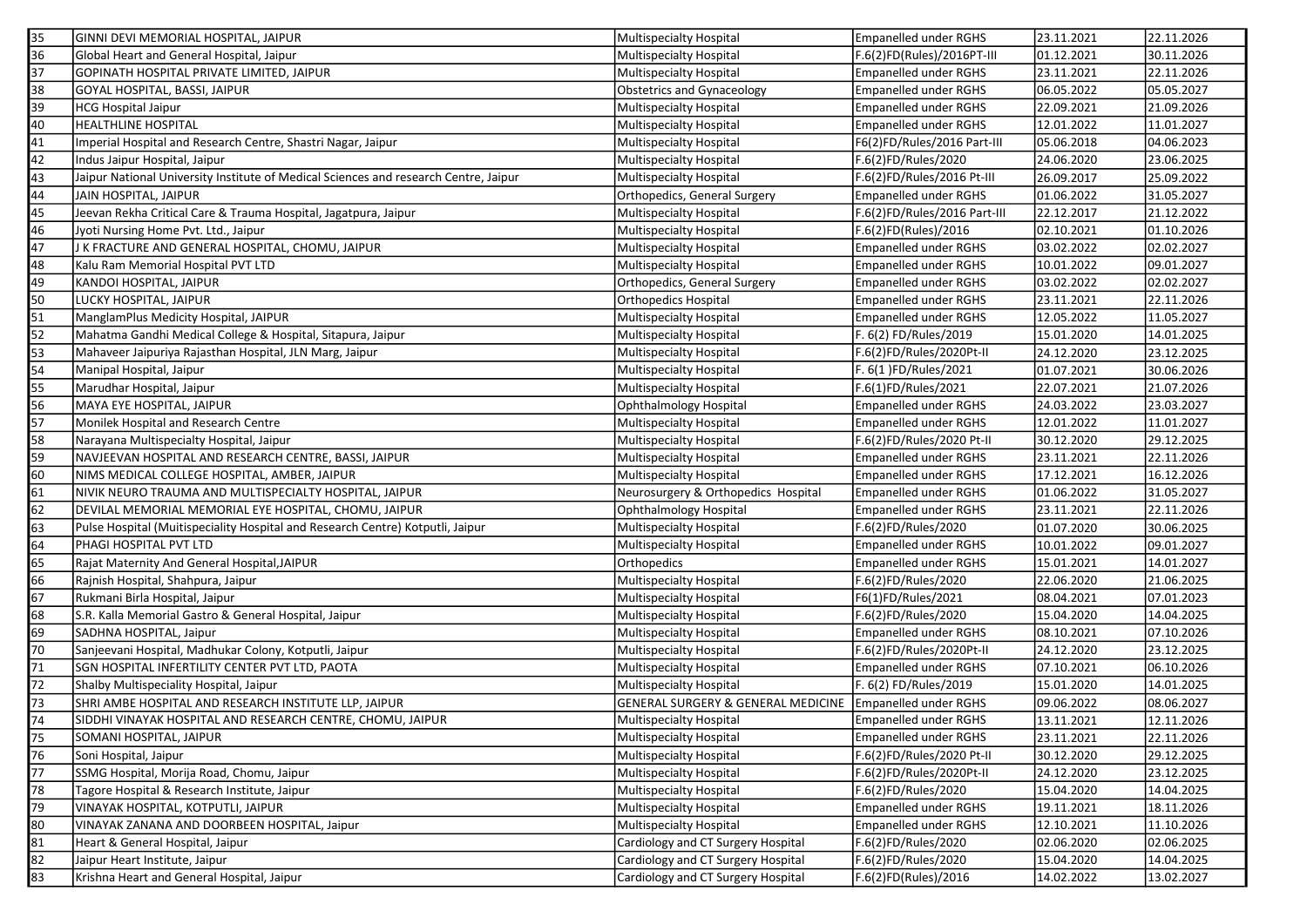| 84  | Adhinath ENT and General Hospital, Tilak Nagar, Jaipur                                  | <b>ENT Hospital</b>                                             | F.6(2)FD/Rules/2020Pt-II     | 22.12.2020 | 21.12.2025 |
|-----|-----------------------------------------------------------------------------------------|-----------------------------------------------------------------|------------------------------|------------|------------|
| 85  | JAIN ENT HOSPITAL, Jaipur                                                               | <b>ENT Hospital</b>                                             | <b>Empanelled under RGHS</b> | 04.10.2021 | 03.10.2026 |
| 86  | Jaipur Doorbeen Hospital, New Sanganer Road, Jaipur                                     | ENT ; Obstetrics & Gynaceology                                  | F6(1)FD/Rules/2021           | 08.04.2021 | 08.04.2026 |
| 87  | Siddham ENT Center LLP, Heera Nagar, Jaipur                                             | <b>ENT Hospital</b>                                             | F.6(1)FD/Rules/2021          | 15.02.2021 | 14.02.2026 |
| 88  | Indowestern Brain & Spine Hospital, Jaipur                                              | Neurosurgery Hospital                                           | F.6(2)FD/Rules/2020          | 18.06.2020 | 17.06.2025 |
| 89  | Advanced Neurology and Superspeciality Hospital, Jaipur                                 | Neurosurgery Hospital                                           | <b>Empanelled under RGHS</b> | 24.09.2021 | 23.09.2026 |
| 90  | ASIAN SUPERSPECIALITY HOSPITAL, Jaipur                                                  | Neuro & Gyane Hospital                                          | <b>Empanelled under RGHS</b> | 10.01.2022 | 09.01.2027 |
| 91  | Bhagwan Mahaveer Cancer Hospital and Research Centre, Jaipur                            | <b>Oncology Specialty Hospital</b>                              | F.6(2)FD/Rules/2019          | 24.02.2020 | 23.02.2025 |
| 92  | Anand Hospital and Eye Centre, Jaipur                                                   | Ophthalmology Hospital                                          | F.6(1)FD/Rules/2021          | 14.06.2021 | 14.06.2026 |
| 93  | Anupam Eye Hospital & Research Centre Pvt. Ltd., Lalkothi, Jaipur                       | Ophthalmology Hospital                                          | F.6(2)FD/Rules/2016 Pt-III   | 26.09.2017 | 25.09.2022 |
| 94  | ASG Hospital Pvt. Ltd., Bhagwan Das Road, C-Scheme, Jaipur                              | Ophthalmology Hospital                                          | F.6(2)FD/Rules/2020          | 22.10.2020 | 21.10.2025 |
| 95  | Dr. Agarwal Eye Hospital, C·Scheme Jaipur                                               | Ophthalmology Hospital                                          | F.6(2)FD/Rules/2020Pt-II     | 24.12.2020 | 23.12.2025 |
| 96  | Dr Virendra Laser, Phaco Surgery Centre Eye Hospital, Jaipur                            | Ophthalmology Hospital                                          | F. 6(1)FD/Rules/2021         | 18.06.2021 | 17.06.2026 |
| 97  | J. P. Eye Hospital, Tonk Road, Jaipur                                                   | Ophthalmology Hospital                                          | F.6(2)FD/Rules/2016 Part-III | 13.10.2017 | 12.10.2022 |
| 98  | Jaipur Calgary Charitable Eye Hospital and Research Center Trust, Malviya Nagar, Jaipur | Ophthalmology Hospital                                          | F.6(2)FD/Rules/2019          | 28.11.2019 | 27.11.2024 |
| 99  | JINDAL EYE HOSPITAL                                                                     | Ophthalmology Hospital                                          | <b>Empanelled under RGHS</b> | 10.01.2022 | 09.01.2027 |
| 100 | Jankalyan hospital, Chomu, Jaipur                                                       | ORTHO & NEURO Hospital                                          | <b>Empanelled under RGHS</b> | 23.11.2021 | 22.11.2026 |
| 101 | K.C. Memorial Eye Hospital, Jaipur                                                      | Ophthalmology Hospital                                          | F6(1)FD/Rules/2021           | 20.04.2021 | 19.04.2026 |
| 102 | Kabra Eye Hospital, Jaipur                                                              | Ophthalmology Hospital                                          | F. 6(2) FD/Ruies/2020        | 26.08.2020 | 25.08.2025 |
| 103 | Kapoor Hospital and Eye Centre, Jaipur                                                  | Ophthalmology Hospital                                          | F.6(2)FD/Rules/2016 Part III | 06.10.2017 | 05.10.2022 |
| 104 | Max Vision Eye Care Centre, Jaipur                                                      | Ophthalmology Hospital                                          | <b>Empanelled under RGHS</b> | 04.10.2021 | 03.10.2026 |
| 105 | New Delhi Centre for Sight Ltd., Malviya Nagar, Jaipur                                  | Ophthalmology Hospital                                          | F.6(1)FD/Rules/2021          | 29.06.2021 | 29.06.2026 |
| 106 | Royal Eye Care and Research Centre, Adarsh Nagar, Jaipur                                | <b>Ophthalmology Hospital</b>                                   | F6(1)FD/Rules/2021           | 08.04.2021 | 12.10.2022 |
| 107 | Sahai Hospital and Research Centre, Jaipur                                              | <b>Ophthalmology Hospital</b>                                   | <b>Empanelled under RGHS</b> | 03.03.2022 | 02.03.2027 |
| 108 | Sarda Nursing Home, Jaipur                                                              | Ophthalmology Hospital                                          | F6(1)FD/Rules/2021           | 10.08.2021 | 09.08.2026 |
| 109 | R K FRACTURE HOSPITAL AND TRAUMA CENTRE, Chomu                                          | Orthopedics Hospital                                            | <b>Empanelled under RGHS</b> | 06.10.2021 | 05.10.2026 |
| 110 | DIWAKAR ORTHOPAEDICS AND GENERAL HOSPITAL                                               | Orthopedic & Urology Hospital                                   | <b>Empanelled under RGHS</b> | 10.01.2022 | 18.11.2023 |
| 111 | SHRI BRIJ FRACTURE HOSPITAL                                                             | <b>Orthopedics Hospital</b>                                     | <b>Empanelled under RGHS</b> | 12.01.2022 | 11.01.2027 |
| 112 | Maharaja Agrasen Superspeciality Hospital, Vidhyadhar Nagar, Jaipur                     | Multispecialty Hospital                                         | F.6(2)FD/Rules/2020Pt-II     | 22.12.2020 | 21.12.2025 |
| 113 | The Royal Orthopaedic Hospital and Sports Injury Centre, Lalkothi Scheme, Jaipur        | Orthopedics Hospital                                            | <b>Empanelled under RGHS</b> | 27.02.2022 | 22.03.2027 |
| 114 | Maxwell Hospital, Jaipur                                                                | Nephrology Hospital                                             | <b>Empanelled under RGHS</b> | 27.02.2022 | 22.03.2027 |
| 115 | Jaipur Ayurveda Hospital, Jaipur                                                        | Ayush Hospital                                                  | F.6(2)FD/Rules/2016 Pt III   | 28.01.2021 | 27.09.2025 |
| 116 | Dr. Somendra Dental Care Centre, Vaishali Nagar, Jaipur                                 | Dentistry Hospital                                              | F.6(1) FD/Rules/2021         | 10.02.2021 | 09.02.2026 |
| 117 | ALLERGY ASTHMA AND CHEST HOSPITAL (AANCH), Jaipur                                       | Chest/Thoracic/Pulmonary                                        | <b>Empanelled under RGHS</b> | 12.10.2021 | 11.10.2026 |
| 118 | THE URMIL CHEST AND GENERAL HOSPITAL A UNIT OF URMIL HEALTH AND WELLNESS PVT LTD        | Dentel, Chest/Thoracic/Pulmonary & any ot Empanelled under RGHS |                              | 10.01.2022 | 22.11.2023 |
| 119 | OM HOSPITAL, CHOMU, JAIPUR                                                              | Multispecialty Hospital                                         | <b>Empanelled under RGHS</b> | 28.10.2021 | 27.10.2026 |
| 120 | Rungta Hospital, JAIPUR                                                                 | Multispecialty Hospital                                         | <b>Empanelled under RGHS</b> | 08.11.2021 | 07.11.2026 |
| 121 | KHANDELWAL HEART INSTITUTE, JAIPUR                                                      | Cardiology and CT Surgery Hospital                              | <b>Empanelled under RGHS</b> | 21.04.2022 | 20.04.2027 |
| 122 | PRIYUSH NEURO AND SUPER SPECIALITY HOSPITAL, JAIPUR                                     | Neurology & Orthopaedics Hospital                               | <b>Empanelled under RGHS</b> | 26.04.2022 | 25.04.2027 |
| 123 | SHRI SHYAM HOSPITAL A UNIT OF SS NIRAMAYA PVT LTD, KOTPUTLI, JAIPUR                     | Multispecialty Hospital                                         | Empanelled under RGHS        | 08.11.2021 | 07.11.2026 |
| 124 | Rajputana Hospital and Research Centre PVT LTD, JAIPUR                                  | General Medicine                                                | <b>Empanelled under RGHS</b> | 13.04.2022 | 12.04.2027 |
| 125 | SWASTIK MULTISPECIALITY HOSPITAL LLP, PHULERA, JAIPUR                                   | Multispecialty Hospital                                         | <b>Empanelled under RGHS</b> | 29.10.2021 | 28.10.2026 |
| 126 | SHIV DHARA HOSPITAL                                                                     | Multispecialty Hospital                                         | <b>Empanelled under RGHS</b> | 10.01.2022 | 09.01.2027 |
| 127 | VAISHALI HOSPITAL AND SURGICAL RESEARCH CENTRE, JAIPUR                                  | Multispecialty Hospital                                         | <b>Empanelled under RGHS</b> | 08.11.2021 | 07.11.2026 |
| 128 | RAJ ENT HOSPITAL, JAIPUR                                                                | <b>ENT Hospital</b>                                             | <b>Empanelled under RGHS</b> | 28.10.2021 | 27.10.2026 |
| 129 | AGARWAL HOSPITAL, JAIPUR                                                                | Ophthalmology Hospital                                          | <b>Empanelled under RGHS</b> | 08.11.2021 | 07.11.2026 |
| 130 | Ramanji Hospital And Research Centre, JAIPUR                                            | Orthopedics & Urology Hospital                                  | <b>Empanelled under RGHS</b> | 28.10.2021 | 27.10.2026 |
| 131 | RAMA DENTAL HOSPITAL, CHOMU, JAIPUR                                                     | Dentistry Hospital                                              | <b>Empanelled under RGHS</b> | 28.10.2021 | 27.10.2026 |
| 132 | RAGHUDEEP EYE HOSPITAL, JAIPUR                                                          | Ophthalmology Hospital                                          | Empanelled under RGHS        | 19.11.2021 | 18.11.2026 |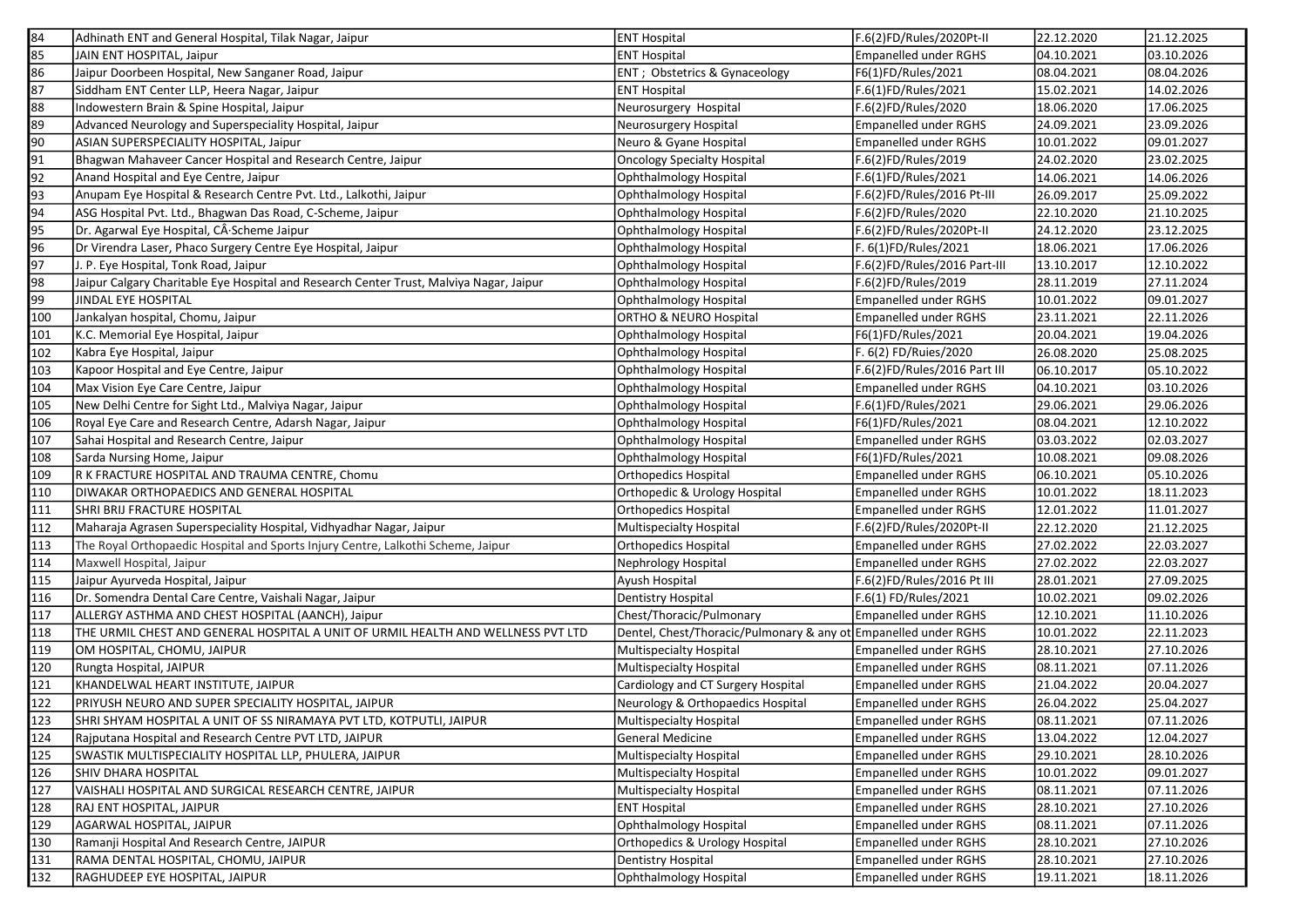| 133             | <b>REGEN HOSPITAL, JAIPUR</b>                                               | Multispecialty Hospital                                                         | Empanelled under RGHS         | 01.02.2022 | 31.01.2024 |
|-----------------|-----------------------------------------------------------------------------|---------------------------------------------------------------------------------|-------------------------------|------------|------------|
| 134             | SANTOKBA DURLABHJI MEMORIAL HOSPITAL CUM MEDICAL RESEARCH INSTITUTE, JAIPUR | ONLY FOR CARDIOLOGY, CARDIAC SURGERY, ENT,                                      | F.6(2)FD/Rules/2016 Pt-III    | 15.02.2022 | 25.09.2022 |
|                 |                                                                             | OPTHAMOLOGY, ONCO-SURGERY;                                                      |                               |            |            |
|                 |                                                                             | TRANSPLANTS (KIDNEY, ABO incompatible, SWAP),<br><b>REDIACEMENTS (KNEE HID)</b> |                               |            |            |
| 135             | VINAYAK FRACTURE AND GENERAL HOSPITAL, CHOMU                                | TRANSPLANTS (KIDNEY, ABO incompatible,                                          | <b>SEmpanelled under RGHS</b> | 24.01.2022 | 23.01.2027 |
| 136             | TOKAS GASTRO AND SUPER SPECIALITY HOSPITAL                                  | <b>Urology Hospital</b>                                                         | <b>Empanelled under RGHS</b>  | 29.10.2021 | 28.10.2026 |
|                 | <b>JALORE</b>                                                               |                                                                                 |                               |            |            |
| 1               | B. Lal Hospital & Research Center, NH 68, Kamalpura, Sanchore, Jalore       | Multispecialty Hospital                                                         | F.6(1)FD/Rules/2021           | 15.02.2021 | 14.02.2026 |
|                 | <b>JHALAWAR</b>                                                             |                                                                                 |                               |            |            |
|                 | BALAJI ORTHOPAEDIC AND MULTISPECIALITY HOSPITAL, JHALAWAR                   | Orthopedics Hospital                                                            | <b>Empanelled under RGHS</b>  | 10.12.2021 | 09.12.2026 |
|                 | L N Multispeciality Hospital, JHALAWAR                                      | Multispecialty Hospital                                                         | <b>Empanelled under RGHS</b>  | 08.12.2021 | 17.12.2026 |
|                 | NAVJEEVAN HOSPITAL AND RESEARCH CENTRE, JHALAWAR                            | Multispecialty Hospital                                                         | <b>Empanelled under RGHS</b>  | 24.03.2022 | 23.03.2027 |
| 4               | Nirogdham Hospital and Research Center, Aklera, Jhalawar                    | Multispecialty Hospital                                                         | F.6(7)FD/Rules/2018           | 08.01.2019 | 07.01.2024 |
| 5               | NOON HOSPITAL AND RESEARCH CENTAR, Bhawani mandi, Jhalawar                  | Multispecialty Hospital                                                         | <b>Empanelled under RGHS</b>  | 12.01.2022 | 11.01.2027 |
| 6               | ORTHOPAEDIC AND TRAUMA CENTER, JHALAWAR                                     | <b>Orthopedics Hospital</b>                                                     | <b>Empanelled under RGHS</b>  | 05.04.2022 | 04.04.2027 |
|                 | SANJEEVANI VYAS HOSPITAL ANUSANDHAN KENDRA PVT LTD, JHALAWAR                | Multispecialty Hospital                                                         | Empanelled under RGHS         | 03.02.2022 | 02.02.2027 |
| 8               | SARDAR PATEL MULTISPECIALITY HOSPITAL, JHALRAPATAN, JHALAWAR                | <b>Orthopedics Hospital</b>                                                     | Empanelled under RGHS         | 23.02.2022 | 22.02.2027 |
|                 | <b>JHUNJHUNU</b>                                                            |                                                                                 |                               |            |            |
|                 | RAJ SURGICAL AND GENERAL HOSPITAL, JHUNJHUNU                                | Multispecialty Hospital                                                         | Empanelled under RGHS         | 08.12.2021 | 07.12.2026 |
|                 | KALPVRIKSH HOSPITAL AND RESEACH CENTER FOUNDATION, PILANI JHUNJHUNU         | Multispecialty Hospital                                                         | <b>Empanelled under RGHS</b>  | 08.12.2021 | 07.12.2026 |
| 3               | AARUNI MULTISPECIALITY HOSPITAL, JHUNJHUNU                                  | <b>Multispecialty Hospital</b>                                                  | Empanelled under RGHS         | 19.11.2021 | 18.11.2026 |
| l4              | Birla Sarvajanik Hospital, Pilani, Jhunjhunu                                | <b>Multispecialty Hospital</b>                                                  | F6(1)FD/Rules/2021            | 08.04.2021 | 08.04.2026 |
| 5               | CKRD Memorial Hospital & Research Institute, Jhunjhunu                      | Multispecialty Hospital                                                         | F.6(2)FD/Rules/2016 Part-III  | 08.01.2018 | 07.01.2023 |
| 6               | Dhanwantari Multispeciality Hospital, Jhunjhunu                             | Multispecialty Hospital                                                         | <b>Empanelled under RGHS</b>  | 20.10.2021 | 19.10.2026 |
|                 | Dhukia Hospital, Jhunjhunu                                                  | <b>Multispecialty Hospital</b>                                                  | F.6(2)FD/Rules/2020           | 12.11.2020 | 11.11.2025 |
| 8               | DHANKAR HOSPITAL, JHUNJHUNU                                                 | Multispecialty Hospital                                                         | Empanelled under RGHS         | 24.01.2022 | 23.01.2027 |
| 9               | Jhunjhunu Hospital, Jhunjhunu                                               | <b>Multispecialty Hospital</b>                                                  | <b>Empanelled under RGHS</b>  | 12.10.2021 | 11.10.2026 |
| 10              | Mahavir Hospital, Jhunjhunu                                                 | <b>Multispecialty Hospital</b>                                                  | Empanelled under RGHS         | 20.10.2021 | 19.10.2026 |
| 11              | Metro Hospital and Trauma Centre, Golai Mode, Road No 3, Jhunjhunu          | Multispecialty Hospital                                                         | F.6(2)FD/Rules/2020Pt-II      | 29.12.2020 | 28.12.2025 |
| 12              | KAJLA HOSPITAL, JHUNJHUNU                                                   | Obstetrics and Gynaceology                                                      | Empanelled under RGHS         | 26.04.2022 | 25.04.2027 |
| 13              | OXFORD HOSPITAL, JHUNJHUNU                                                  | <b>Multispecialty Hospital</b>                                                  | <b>Empanelled under RGHS</b>  | 19.11.2021 | 18.11.2026 |
| 14              | R and R Multispeciality Hospital, Jhunjhunu                                 | Multispecialty Hospital                                                         | F.6(2)FD/Rules/2020           | 24.06.2020 | 23.06.2025 |
| 15              | Ravindra Hospital, Jhunjhunu                                                | <b>Multispecialty Hospital</b>                                                  | F.6(2)FD/Rules/2016 Part III  | 06.10.2017 | 05.10.2022 |
| 16              | Apex Skyline Hospital, JHUNJHUNU                                            | Multispecialty Hospital                                                         | Empanelled under RGHS         | 29.10.2021 | 28.10.2026 |
| 17              | AASTHA HOSPITAL, JHUNJHUNU                                                  | Multispecialty Hospital                                                         | <b>Empanelled under RGHS</b>  | 08.11.2021 | 07.11.2026 |
| 18              | DSM MULTI SPECIALITY HOSPITAL, CHIRAWA, JHUNJHUNU                           | Multispecialty Hospital                                                         | <b>Empanelled under RGHS</b>  | 08.11.2021 | 07.11.2026 |
| 19              | DR TETARWAL APEX HOSPITAL, Jhunjhunu                                        | Multispecialty Hospital                                                         | Empanelled under RGHS         | 10.01.2022 | 09.01.2027 |
| 20              | PAYAL HOSPITAL AND DIAGNOSTIC CENTER, Chirawa, JHUNJHUNU                    | Multispecialty Hospital                                                         | Empanelled under RGHS         | 29.10.2021 | 28.10.2026 |
| 21              | RAJIV HOSPITAL, JHUNJHUNU                                                   | Multispecialty Hospital                                                         | Empanelled under RGHS         | 26.04.2022 | 25.04.2027 |
| $\overline{22}$ | SHARDA HOSPITAL, JHUNJHUNU                                                  | <b>Multispecialty Hospital</b>                                                  | <b>Empanelled under RGHS</b>  | 26.10.2021 | 25.10.2026 |
| 23              | SHRI KESHAR DEV MEMORIAL MULTI SPECIALITY HOSPITAL, CHIRAWA, JHUNJHUNU      | Multispecialty Hospital                                                         | Empanelled under RGHS         | 01.02.2022 | 31.01.2027 |
| 24              | RAJ HOSPITAL AND FRACTURE CLINIC, JHUNJHUNU                                 | <b>Orthopedics Hospital</b>                                                     | Empanelled under RGHS         | 08.11.2021 | 07.11.2026 |
| 25              | RDM HOSPITAL, CHIRAWA, JHUNJHUNU                                            | Multispecialty Hospital                                                         | <b>Empanelled under RGHS</b>  | 01.06.2022 | 31.05.2027 |
| 26              | TIBRA EYE HOSPITAL AND RETINA CENTRE, JHUNJHUNU                             | <b>Ophthalmology Hospital</b>                                                   | Empanelled under RGHS         | 12.05.2022 | 11.05.2027 |
|                 | <b>JODHPUR</b>                                                              |                                                                                 |                               |            |            |
|                 | ARIHANT MULTISPECIALITY HOSPITAL, JODHPUR                                   | <b>Orthopedics Hospital</b>                                                     | Empanelled under RGHS         | 24.05.2022 | 23.05.2027 |
| $\overline{2}$  | <b>BALALJI EYE HOSPITAL, JODHPUR</b>                                        | Ophthalmology Hospital                                                          | <b>Empanelled under RGHS</b>  | 24.05.2022 | 23.05.2027 |
| 3               | MAI KHADIJA HOSPITAL AND RESEARCH CENTRE, JODHPUR                           | Multispecialty Hospital                                                         | <b>Empanelled under RGHS</b>  | 28.11.2021 | 27.11.2024 |
| 4               | DAR AL SHIFA HOSPITAL, JODHPUR                                              | Multispecialty Hospital                                                         | Empanelled under RGHS         | 25.11.2021 | 24.11.2026 |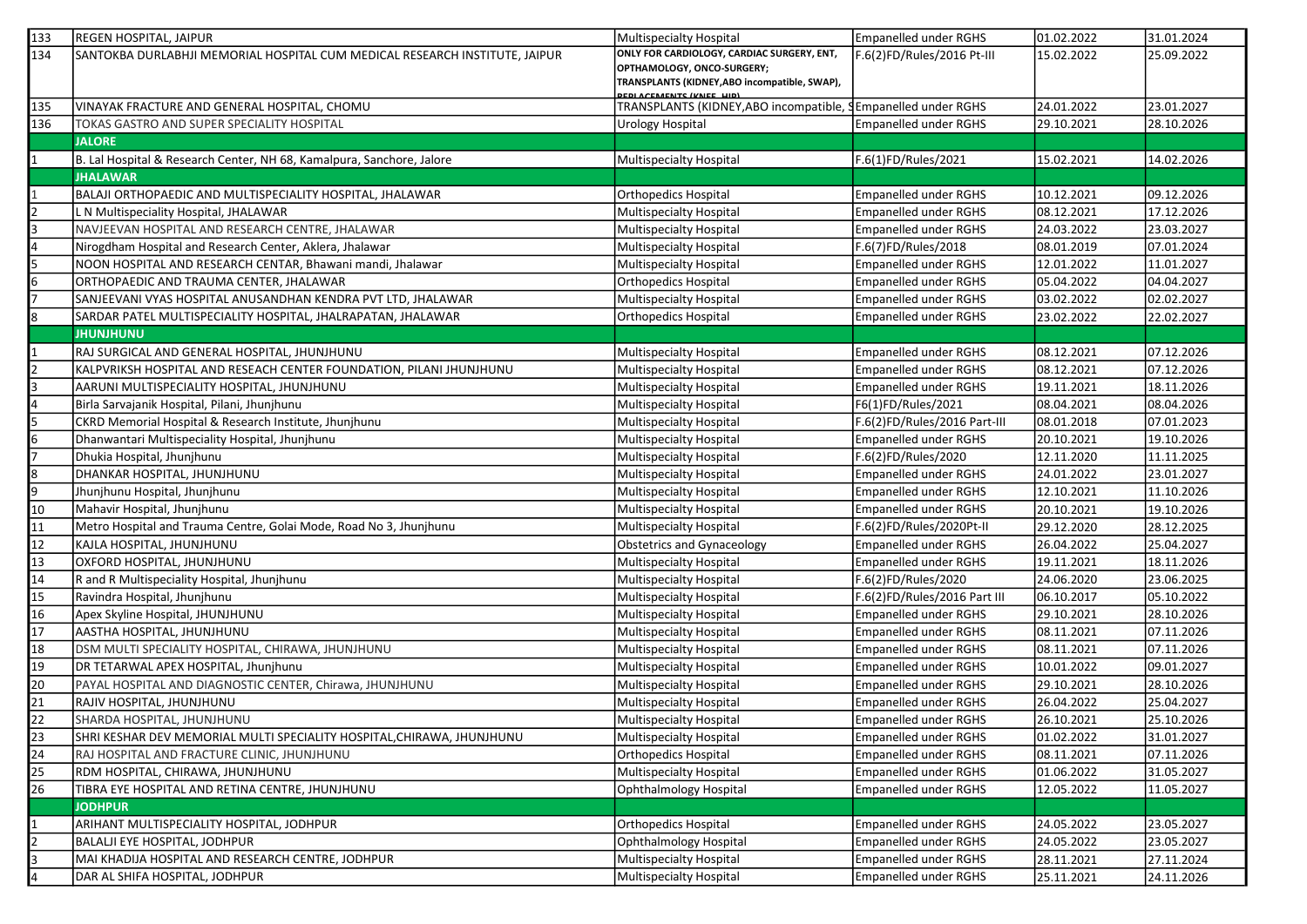| 5               | <b>JDR AGGARWALS AESTHETIC AND DENTAL CENTRE, JODHPUR</b>              | Dentistry Hospital             | <b>Empanelled under RGHS</b> | 09.03.2022 | 08.03.2027 |
|-----------------|------------------------------------------------------------------------|--------------------------------|------------------------------|------------|------------|
| 6               | <b>DR KAMDAR EYE HOSPITAL</b>                                          | Ophthalmology Hospital         | <b>Empanelled under RGHS</b> | 04.10.2021 | 03.10.2026 |
|                 | Gattani Hospital, Jodhpur                                              | <b>Multispecialty Hospital</b> | Empanelled under RGHS        | 25.01.2022 | 24.01.2027 |
| 8               | Goyal Hospital & Research Centre Pvt. Ltd., Jodhpur                    | Multispecialty Hospital        | F.6(2)FD/Rules/2020          | 12.03.2020 | 11.03.2025 |
| 9               | Kamla Nagar Hospital Unit of K N Hospital Pvt Ltd, Jodhpur             | Multispecialty Hospital        | <b>Empanelled under RGHS</b> | 12.10.2021 | 11.10.2026 |
| 10              | Krishna Superspeciality Hospital, Jodhpur                              | Multispecialty Hospital        | F.6(1)FD/Rules/2021          | 04.08.2021 | 03.08.2026 |
| 11              | Two S Wellness And Research Centre Private Limited, Jodhpur            |                                | <b>Empanelled under RGHS</b> | 12.01.2022 | 11.11.2022 |
| 12              | LN Memorial Hospital And Research Centre, Jodhpur                      | <b>Multispecialty Hospital</b> | Empanelled under RGHS        | 10.01.2022 | 09.01.2027 |
| 13              | Lifeline Hospital, JODHPUR                                             | Orthopedics Hospital           | Empanelled under RGHS        | 22.04.2022 | 21.04.2027 |
| 14              | Marwar Hospital, Mandore Road, Jodhpur                                 | Multispecialty Hospital        | F.6(1)FD/Rules/2021          | 14.06.2021 | 14.06.2026 |
| 15              | MEDIPULSE HOSPITAL A UNIT OF JHPL, Jodhpur                             | Multispecialty Hospital        | Empanelled under RGHS        | 21.09.2021 | 20.09.2026 |
| 16              | MEDICITY HOSPITAL AND RESEARCH CENTRE, JODHPUR                         | General Medicine               | Empanelled under RGHS        | 06.05.2022 | 05.05.2027 |
| 17              | Manidhari Hospital and Maloo Neuro Centre, JODHPUR                     | Neurosurgery Hospital          | Empanelled under RGHS        | 13.04.2022 | 12.04.2027 |
| 18              | GURU HASTI CHIKITSALYA RUN BY PCB TRUST, JODHPUR                       | Ophthalmology Hospital         | Empanelled under RGHS        | 13.04.2022 | 12.04.2027 |
| 19              | Raj Hospital, Jodhpur                                                  | Multispecialty Hospital        | F6(1)FD/Rules/2021           | 13.07.2021 | 12.07.2026 |
| 20              | Shri Ram Super Speciality Surgical Center Pvt. Ltd., Jodhpur           | Multispecialty Hospital        | F.6(2)FD/Rules/2020          | 18.06.2020 | 17.06.2025 |
| 21              | Shri Ram Super Speciality Surgical Cent Pvt Ltd, Mandaur Road, Jodhpur | Multispecialty Hospital        | Empanelled under RGHS        | 12.10.2021 | 11.10.2026 |
| 22              | SHRI RAM SUPER SPECIALITY SURGICAL CENTRE PVT LTD, BANAR ROAD, JODHPUR | Multispecialty Hospital        | <b>Empanelled under RGHS</b> | 23.02.2022 | 22.02.2027 |
| 23              | Vasundhara Hospital Ltd, Jodhpur                                       | Multispecialty Hospital        | F.6(2)FD/Rules/2020          | 01.07.2020 | 30.06.2025 |
| $\overline{24}$ | <b>PREKSHA HOSPITAL, JODHPUR</b>                                       | Multispecialty Hospital        | <b>Empanelled under RGHS</b> | 02.02.2022 | 16.12.2022 |
| 25              | ASG Hospital Pvt. Ltd., Jodhpur                                        | Ophthalmology Hospital         | F6(2)FD/Rules/2016 Part-III  | 21.05.2018 | 20.05.2023 |
| $\overline{26}$ | Centre for Sight Hospital, Sardapura, Jodhpur                          | Ophthalmology Hospital         | F.6(2)FD/Rules/2020Pt-II     | 24.12.2020 | 23.12.2025 |
| 27              | Bone and Joint Hospital and Research Centre, Shyam Nagar, Jodhpur      | <b>Orthopedics Hospital</b>    | F.6(2)FD/Rules/2020 Pt-II    | 30.12.2020 | 29.12.2025 |
| 28              | Global Dental Hospital Orthodontic and Impalnt Center, Jodhpur         | Dentistry Hospital             | Empanelled under RGHS        | 22.09.2021 | 21.09.2026 |
| 29              | Vinayaka Hospital, Opp. Geeta Bhawan, Near Umaid Hospital, Jodhpur     | <b>Urology Hospital</b>        | F.6(1)FD/Rules/2021          | 25.02.2021 | 24.02.2026 |
| 30              | CHANDRA MANGAL HOSPITAL AND RESEARCH CENTER, JODHPUR                   | <b>Multispecialty Hospital</b> | <b>Empanelled under RGHS</b> | 28.10.2021 | 27.10.2026 |
| 31              | SONIDEVA HOSPITAL, JODHPUR                                             | <b>Urology Hospital</b>        | <b>Empanelled under RGHS</b> | 31.05.2022 | 30.05.2027 |
| 32              | DAUKIYA HOSPITAL AND MEDICAL RESEARCH CENTRE, JODHPUR                  | Multispecialty Hospital        | Empanelled under RGHS        | 08.11.2021 | 07.11.2026 |
| 33              | PALIWAL EYE HOSPITAL, JODHPUR                                          | Ophthalmology Hospital         | Empanelled under RGHS        | 07.03.2022 | 06.03.2027 |
| 34              | DHANWANTRI HOSPITAL, JODHPUR                                           | Multispecialty Hospital        | <b>Empanelled under RGHS</b> | 29.10.2021 | 28.10.2026 |
| 35              | YASH AMAN HOSPITAL, JODHPUR                                            | Multispecialty Hospital        | Empanelled under RGHS        | 19.11.2021 | 18.11.2026 |
|                 | <b>KOTA</b>                                                            |                                |                              |            |            |
|                 | GYAN SHANTI HOSPITAL, KOTA                                             | Multispecialty Hospital        | <b>Empanelled under RGHS</b> | 10.12.2021 | 09.12.2026 |
| 2               | Anita Eye Hospital and Retinal Centre, KOTA                            | Ophthalmology Hospital         | Empanelled under RGHS        | 19.11.2021 | 18.11.2026 |
| 3               | Jain Surgical Hospital, Shreenathpuram, Kota                           | Multispecialty Hospital        | F.6(2)FD/Rules/2020Pt-II     | 24.12.2020 | 23.12.2025 |
|                 | Jaiswal Hospital & Neuro Institute, Kota                               | Multispecialty Hospital        | F.6(1)FD/Rules/2021          | 06.07.2021 | 05.07.2026 |
| l5              | Khandelwal Nursing Home, Mahaveer Nagar, Kota                          | Multispecialty Hospital        | F.6(2)FD/Rules/2020 Pt-II    | 30.12.2020 | 29.12.2025 |
| l6              | Kota Heart Institute & Research Centre, Talwandi, Kota                 | Multispecialty Hospital        | F.6(1)FD/Rules/2021          | 15.02.2021 | 14.02.2026 |
| 17              | KOTA TRAUMA HOSPITAL, KOTA                                             | Multispecialty Hospital        | <b>Empanelled under RGHS</b> | 17.12.2021 | 16.12.2026 |
| 8               | Opera Hospital Medical and Research Centre Pvt. Ltd., Kota             | Multispecialty Hospital        | F.6(2)FD/Rules/2016 Part-III | 13.10.2017 | 12.10.2022 |
| 9               | Agrawal Eye and Skin Hospital, Talwandi, Kota                          | Ophthalmology Hospital         | F.6(1)FD/Rules/2021          | 25.02.2021 | 24.02.2026 |
| 10              | Birla Eye and Child Hospital, Kota                                     | Ophthalmology Hospital         | F.6(7)FD/Rules/2018          | 08.01.2019 | 07.01.2024 |
| 11              | <b>BHARAT VIKAS PARISHAD HOSPITAL, KOTA</b>                            | Multispecialty Hospital        | <b>Empanelled under RGHS</b> | 25.01.2022 | 24.01.2027 |
| 12              | D.D. Eye Institute, Dada Bari, Kota                                    | Ophthalmology Hospital         | F6(2)FD/Rules/2016 Part-III  | 05.06.2018 | 04.06.2023 |
| 13              | DD EYE INSTITUTE, NAYA NOHRA, KOTA                                     | Ophthalmology Hospital         | <b>Empanelled under RGHS</b> | 29.10.2021 | 28.10.2026 |
| 14              | DHAKAR TRAUMA AND MULTISPECIALITY HOSPITAL, KOTA                       | Orthopedics Hospital           | <b>Empanelled under RGHS</b> | 06.05.2022 | 15.01.2025 |
| 15              | MEWAR HOSPITAL PVT LTD, KOTA                                           | Orthopedics Hospital           | <b>Empanelled under RGHS</b> | 13.04.2022 | 12.04.2027 |
| 16              | SUDHA HOSPITAL AND MEDICAL RESEARCH CENTER, KOTA                       | Multispecialty Hospital        | <b>Empanelled under RGHS</b> | 03.03.2022 | 02.03.2024 |
| 17              | Kota Eye Hospital and Research Foundation, Kota                        | Ophthalmology Hospital         | F.6(2)FD/Rules/2016 Part-III | 13.10.2017 | 12.10.2022 |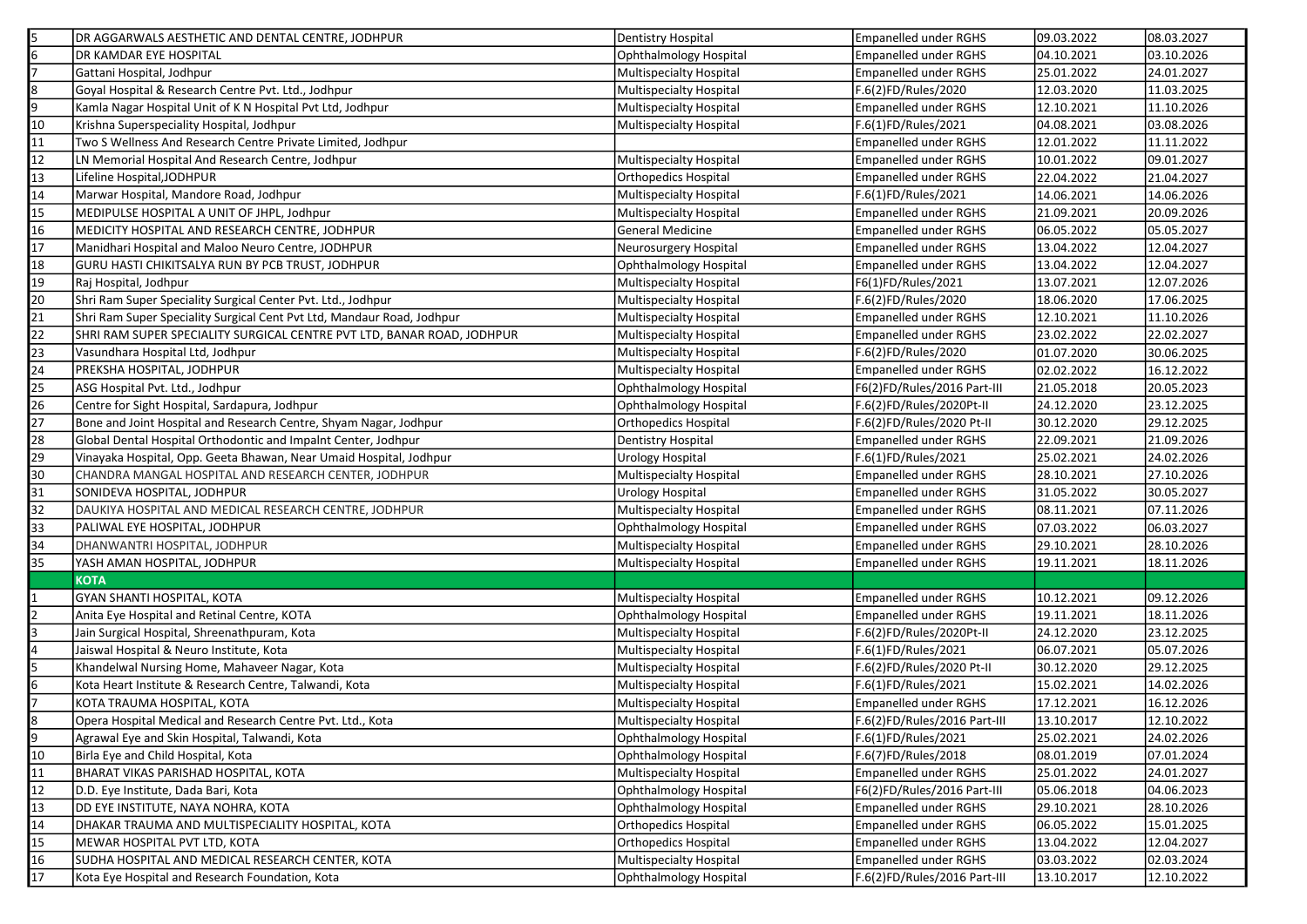| 18  | Suvi Eye Hospital & Research Centre Pvt. Ltd., Talwandi, Kota                                         | Ophthalmology Hospital                             | F.6(1)FD/Rules/2021                                          | 25.02.2021               | 24.02.2026               |
|-----|-------------------------------------------------------------------------------------------------------|----------------------------------------------------|--------------------------------------------------------------|--------------------------|--------------------------|
| 19  | Chandni Hospital, Talwandi, Kota                                                                      | <b>Orthopedics Hospital</b>                        | F.6(2)FD/Rules/2016 Part III                                 | 06.10.2017               | 05.10.2022               |
| 20  | ROYAL HOSPITAL ENT AND MULTISPECIALITY, KOTA                                                          | <b>ENT Hospital</b>                                | Empanelled under RGHS                                        | 31.03.2022               | 30.03.2027               |
| 21  | MAHAVIR ENT HOSPITAL, KOTA                                                                            | <b>ENT Hospital</b>                                | Empanelled under RGHS                                        | 19.11.2021               | 18.11.2026               |
| 22  | SHANTI HOSPITAL MULTISPECIALITY, KOTA                                                                 | Multispecialty Hospital                            | Empanelled under RGHS                                        | 06.05.2022               | 05.05.2027               |
| 23  | SHIV SHAKTI HOSPITAL, KOTA                                                                            | Multispecialty Hospital                            | <b>Empanelled under RGHS</b>                                 | 25.02.2022               | 24.02.2027               |
| 24  | SUSHRUT HOSPITAL AND RESEARCH CENTRE, KOTA                                                            | Multispecialty Hospital                            | <b>Empanelled under RGHS</b>                                 | 13.04.2022               | 12.04.2027               |
| 25  | Vishal Eye Hospital, KOTA                                                                             | <b>Ophthalmology Hospital</b>                      | <b>Empanelled under RGHS</b>                                 | 22.04.2022               | 21.04.2027               |
| 26  | S N PAREEK MEMORIAL HOSPITAL AND RESEARCH CENTRE SANSTHAN, KOTA                                       | Multispecialty Hospital                            | F.6(2)FD/Rules/2016 Part-III                                 | 13.10.2017               | 12.10.2022               |
|     | <b>NAGAUR</b>                                                                                         |                                                    |                                                              |                          |                          |
|     | BINDAL HOSPITALS PRIVATE LIMITED, Nagaur                                                              | Ophthalmology Hospital                             | Empanelled under RGHS                                        | 03.01.2022               | 22.09.2024               |
|     | CBM Hospital and Research Center, NAGAUR                                                              | Multispecialty Hospital                            | Empanelled under RGHS                                        | 07.12.2021               | 06.12.2026               |
|     | HEERA EYE CARE HOSPITAL,NAGAUR                                                                        | Ophthalmology Hospital                             | <b>Empanelled under RGHS</b>                                 | 31.03.2022               | 30.03.2027               |
|     | KRISHNA HOSPITAL, NAGAUR                                                                              | multispecialty Hospital                            | Empanelled under RGHS                                        | 05.04.2022               | 04.04.2027               |
|     | Marwar Hospital, PARBATSAR, NAGAUR                                                                    | Multispecialty Hospital                            | <b>Empanelled under RGHS</b>                                 | 19.11.2021               | 18.11.2026               |
|     | MARWAR JANNANA HOSPITAL BISU FERTILITY AND SONOGRAPHY CENTRE, NAGAUR                                  | Multispecialty Hospital                            | <b>Empanelled under RGHS</b>                                 | 23.02.2022               | 22.02.2027               |
|     | MARWAR HOSPITAL AND RESEARCH CENTRE, DIDWANA, NAGAUR                                                  | Multispecialty Hospital                            | <b>Empanelled under RGHS</b>                                 | 22.03.2022               | 21.03.2027               |
| 8   | MARWAR HOSPITAL, PANCHAWATI COLONY, NAGAUR                                                            | Orthopedics AND Obstetrics&Gynaceology             | Empanelled under RGHS                                        | 24.03.2022               | 23.03.2027               |
| 9   | M N GHORAWAT HOSPITAL AND RESEARCH CENTRE, NAGAUR                                                     | <b>Orthopedics Hospital</b>                        | <b>Empanelled under RGHS</b>                                 | 09.03.2022               | 08.03.2027               |
| 10  | SK EYE HOSPITAL, DIDWANA, NAGAUR                                                                      | Ophthalmology Hospital                             | Empanelled under RGHS                                        | 31.03.2022               | 30.03.2027               |
| 11  | Sri Mahadev Hospital, Nagaur                                                                          | Multispecialty Hospital                            | F.6(1)FD/Rules/2021                                          | 13.07.2021               | 12.07.2026               |
| 12  | Shriram Mangalam Hospital, NAGAUR                                                                     | Multispecialty Hospital                            | Empanelled under RGHS                                        | 10.03.2022               | 09.03.2027               |
| 13  | SHRI HARIRAM HOSPITAL AND RESEARCH CENTER, NAGAUR                                                     | <b>General Surgery</b>                             | Empanelled under RGHS                                        | 12.05.2022               | 11.05.2027               |
| 14  | UTTAM HOSPITAL, NAGAUR                                                                                | Multispecialty Hospital                            | <b>Empanelled under RGHS</b>                                 | 13.04.2022               | 12.04.2027               |
|     |                                                                                                       |                                                    |                                                              |                          |                          |
|     | <b>PALI</b>                                                                                           |                                                    |                                                              |                          |                          |
|     |                                                                                                       |                                                    | Empanelled under RGHS                                        |                          |                          |
|     | OM HOSPITAL, PALI<br>B LAL HOSPITAL AND TRAUMA CENTER, PALI                                           | Multispecialty Hospital                            |                                                              | 14.12.2021               | 13.12.2026               |
|     |                                                                                                       | <b>Multispecialty Hospital</b>                     | Empanelled under RGHS                                        | 25.11.2021               | 24.11.2026               |
|     | Bhagwan Mahavir Hospital, PALI                                                                        | Multispecialty Hospital                            | Empanelled under RGHS                                        | 09.11.2021               | 08.11.2026               |
|     | JAI SHREE HOSPITAL & MULTISPECIALITY SURGICAL CENTER, PALI                                            | Multispecialty Hospital                            | Empanelled under RGHS                                        | 13.11.2021               | 12.11.2026               |
|     | SHRI RAM HOSPITAL, PALI<br><b>RAJSAMAND</b>                                                           | Multispecialty Hospital                            | Empanelled under RGHS                                        | 18.10.2021               | 17.10.2026               |
|     |                                                                                                       |                                                    |                                                              | 03.03.2022               | 02.03.2027               |
|     | Ananta Institute of Medical Sciences and Research Centre, Kalibas, Rajsamand<br><b>SAWAI MADHOPUR</b> | Multispecialty Hospital                            | Empanelled under RGHS                                        |                          |                          |
|     | DR PAWAN EYE HOSPITAL AND RESEARCH CENTRE, SAWAI MADHOPUR                                             |                                                    | <b>Empanelled under RGHS</b>                                 | 10.12.2021               | 09.12.2026               |
|     |                                                                                                       | Ophthalmology Hospital                             |                                                              |                          |                          |
|     | Apex Ranthambhore Sevika Hospital, Sawai Madhopur                                                     | Multispecialty Hospital                            | F.6(1)FD/Rules/2021                                          | 29.09.2021               | 28.09.2026               |
|     | CP Hospital, Gangapur City, Sawai Madhopur                                                            | Multispecialty Hospital                            | F.6(1)FD/Rules/2021                                          | 14.06.2021               | 14.06.2026               |
| 15. | Gangauri Hospital, Sawai Madhopur                                                                     | Multispecialty Hospital<br>Multispecialty Hospital | F.6(2)FD/Rules/2016 Part-III                                 | 15.01.2018               | 14.01.2023               |
|     | RIYA HOSPITAL, Sawai Madhopur                                                                         |                                                    | <b>Empanelled under RGHS</b>                                 | 08.10.2021               | 07.10.2026               |
| 6   | Goyal Eye Hospital, Gangapur City, Sawai Madhopur                                                     | Ophthalmology Hospital                             | <b>Empanelled under RGHS</b>                                 | 20.10.2021               | 19.10.2026               |
|     | VATSALYA EYE AND DENTAL HOSPITAL, SAWAI MADHOPUR                                                      | Ophthalmology & Dentistry Hospital                 | <b>Empanelled under RGHS</b>                                 | 24.05.2022               | 23.05.2027               |
|     | <b>SIKAR</b>                                                                                          | <b>General Surgery</b>                             |                                                              |                          |                          |
|     | <b>SUSHRUT HOSPITAL, SIKAR</b><br>TIBRA EYE HOSPITAL AND RETINA CENTRE, SIKAR                         |                                                    | Empanelled under RGHS<br><b>Empanelled under RGHS</b>        | 10.12.2021               | 09.12.2026               |
| 3   | EYE CARE HOSPITAL, SIKAR                                                                              | Ophthalmology Hospital<br>Ophthalmology Hospital   | <b>Empanelled under RGHS</b>                                 | 10.12.2021               | 09.12.2026               |
|     |                                                                                                       |                                                    |                                                              | 14.12.2021               | 13.12.2026               |
| 5.  | SIKAR HOSPITAL AND RESEARCH INSTITUTE, SIKAR                                                          | Multispecialty Hospital                            | <b>Empanelled under RGHS</b><br><b>Empanelled under RGHS</b> | 08.12.2021               | 07.12.2026               |
| 6   | USHA SMILE CARE, SIKAR                                                                                | Dentistry Hospital                                 |                                                              | 26.04.2022               | 25.04.2027               |
|     | RATHI HOSPITAL, SIKAR<br>GEETANJALI MULTI SPECIALITY HOSPITAL, SIKAR                                  | Multispecialty Hospital<br>Multispecialty Hospital | <b>Empanelled under RGHS</b><br>Empanelled under RGHS        | 07.12.2021<br>08.12.2021 | 06.12.2026<br>07.12.2026 |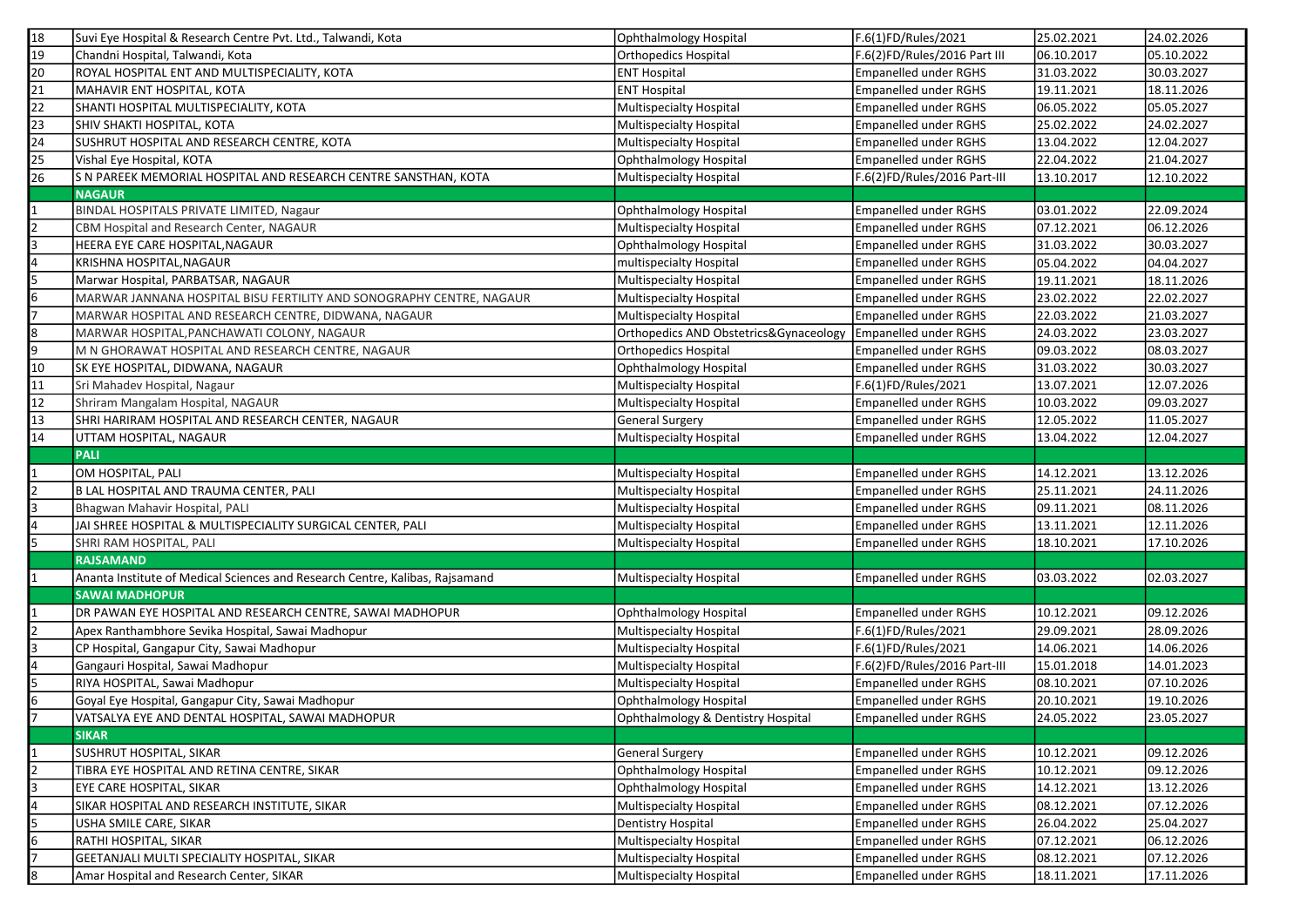| 9               | Bindal Hospital, Sikar                                                      | Multispecialty Hospital | F.6(1)FD/Rules/2021          | 25.02.2021 | 24.02.2026 |
|-----------------|-----------------------------------------------------------------------------|-------------------------|------------------------------|------------|------------|
| $\overline{10}$ | Dhayal Hospital and Research Centre, Sikar                                  | Multispecialty Hospital | F.6(2)FD/Rules/2020          | 24.06.2020 | 23.06.2025 |
| $\overline{11}$ | Getwell Hospital and Research Centre, Sikar                                 | Multispecialty Hospital | F.6(2)FD/Rules/2016 Pt-III   | 26.09.2017 | 25.09.2022 |
| 12              | Guru Kripa Hospitals, Jyoti Nagar, Sikar                                    | Multispecialty Hospital | F6(1)FD/Rules/2021           | 08.04.2021 | 08.04.2026 |
| 13              | Jakhar Dhambiwal Hospital and Research Center LLP, Sikar                    | Multispecialty Hospital | Empanelled under RGHS        | 20.10.2021 | 19.10.2026 |
| 14              | Jeevan Rekha Hospital & Research Centre, Neemkathana, Sikar                 | Multispecialty Hospital | F.6(1)FD/Rules/2021          | 15.02.2021 | 14.02.2026 |
| 15              | Neerja Hospital, Sikar                                                      | Multispecialty Hospital | Empanelled under RGHS        | 20.10.2021 | 19.10.2026 |
| 16              | NEURO SPINE AND SUPER SPECIALITY HOSPITAL, SIKAR                            | Neurosurgery Hospital   | <b>Empanelled under RGHS</b> | 19.11.2021 | 18.11.2026 |
| 17              | NOBLE CARE HOSPITAL, Sikar                                                  | Multispecialty Hospital | Empanelled under RGHS        | 12.10.2021 | 11.10.2026 |
| 18              | RUCHIKA NURSING HOME FERTILITY AND RESEARCH CENTRE, SIKAR                   | Multispecialty Hospital | <b>Empanelled under RGHS</b> | 18.10.2021 | 17.10.2026 |
| 19              | S.B. Mittal Memorial Heart and Critical Care Hospital, Sikar                | Multispecialty Hospital | F.6(2)FD/Rules/2020Pt-II     | 24.12.2020 | 23.12.2025 |
| $\overline{20}$ | Shekhawati Zanana Hospital, Sikar                                           | Multispecialty Hospital | Empanelled under RGHS        | 10.01.2022 | 02.01.2027 |
| $\overline{21}$ | Shriram Trauma and Superspeciality Hospital, Sikar                          | Multispecialty Hospital | F.6(1)FD/Rules/2021          | 15.02.2021 | 14.02.2026 |
| $\overline{22}$ | Tibra Hospital, Basant Vihar, Sikar                                         | Multispecialty Hospital | F.6(2)FD/Rules/2020Pt-II     | 24.12.2020 | 23.12.2025 |
| 23              | EAGLE EYE HOSPITAL, Sikar                                                   | Ophthalmology Hospital  | Empanelled under RGHS        | 08.10.2021 | 07.10.2026 |
| 24              | I Max Eye Care Hospital, Sikar                                              | Ophthalmology Hospital  | F.6(2)FD/Rules/2016 Part III | 06.10.2017 | 05.10.2022 |
| 25              | Riddhi Siddhi Eye Care Hospital, Radhakishanpura Road, Sikar                | Ophthalmology Hospital  | F.6(1)FD/Rules/2021          | 25.02.2021 | 24.02.2026 |
| $\overline{26}$ | Bagaria Urology And GynaecHospital, Sikar                                   | Urology Hospital        | Empanelled under RGHS        | 20.10.2021 | 19.10.2026 |
| 27              | <b>BHUMIKA HOSPITAL, SIKAR</b>                                              | Multispecialty Hospital | Empanelled under RGHS        | 29.10.2021 | 28.10.2026 |
| 28              | MANU ENT AND MULTISPECIALITY HOPSITAL, SIKAR                                | Multispecialty Hospital | Empanelled under RGHS        | 28.10.2021 | 27.10.2026 |
|                 | <b>SIROHI</b>                                                               |                         |                              |            |            |
|                 | MAHAVEER SURGICAL AND MATERNITY NURSING HOME, SIROHI                        | Multispecialty Hospital | Empanelled under RGHS        | 09.11.2021 | 08.11.2026 |
|                 | <b>SRIGANGANAGAR</b>                                                        |                         |                              |            |            |
|                 | Apex Suratgarh Multispeciality Hospital Pvt. Ltd., Suratgarh, Sriganganagar | Multispecialty Hospital | F.6(2)FD/Rules/2020          | 18.06.2020 | 17.06.2025 |
| 12              | Dr. S. S. Tantia Memorial Hospital, Sriganganagar                           | Multispecialty Hospital | F.6(2)FD/Rules/2020          | 24.06.2020 | 23.06.2025 |
| lз              | JINDAL ENT HOSPITAL AND MEDICAL RESEARCH CENTRE                             | Cardiology hospital     | <b>Empanelled under RGHS</b> | 12.01.2022 | 11.01.2027 |
| 4               | Super Speciality Hospital Pvt. Ltd., Sri Ganganagar                         | Multispecialty Hospital | F.6(7)FD/Rules/2018          | 22.01.2019 | 21.01.2024 |
| 5               | SRI JAGDAMBA CHARITABLE EYE HOSPITAL, Sri Ganganagar                        | Ophthalmology Hospital  | <b>Empanelled under RGHS</b> | 12.10.2021 | 11.10.2026 |
|                 | <b>TONK</b>                                                                 |                         |                              |            |            |
|                 | Agarwal Hospital, Sawai Madhopur Road, Tonk                                 | Multispecialty Hospital | F.6(2)FD/Rules/2020Pt-II     | 29.12.2020 | 28.12.2025 |
| 2               | ANUPRIYA HOSPITAL, TONK                                                     | Ophthalmology Hospital  | <b>Empanelled under RGHS</b> | 24.03.2022 | 23.03.2027 |
| 3               | <b>ASHISH HOSPITAL, TONK</b>                                                | Orthopedics Hospital    | Empanelled under RGHS        | 23.02.2022 | 22.02.2027 |
|                 | ARORA EYE HOSPITAL, TONK                                                    | Ophthalmology Hospital  | <b>Empanelled under RGHS</b> | 31.03.2022 | 30.03.2027 |
|                 | <b>UDAIPUR</b>                                                              |                         |                              |            |            |
|                 | Dr. Choudhary Hospital and Medical Research Centre Pvt. Ltd., Udaipur       | Multispecialty Hospital | F6(1)FD/Rules/2021           | 08.04.2021 | 08.04.2026 |
| 2               | GBH American Hospital, Udaipur                                              | Multispecialty Hospital | F.6(1)FD/Rules/2021          | 15.02.2021 | 14.02.2026 |
| l3              | Geetanjali Medical College and Hospital, Udaipur                            | Multispecialty Hospital | <b>Empanelled under RGHS</b> | 04.10.2021 | 03.10.2026 |
| l4              | GBH General and Memorial Cancer Hospital AUO AIHML, Udaipur                 | Multispecialty Hospital | Empanelled under RGHS        | 24.01.2022 | 23.01.2027 |
| 5               | Pacific Institute Of Medical Sciences, Udaipur                              | Multispecialty Hospital | F.6(1)FD/Rules/2021          | 26.07.2021 | 25.07.2026 |
| 6               | PACIFIC MEDICAL COLLEGE AND HOSPITAL, FATEHPURA, UDAIPUR                    | Multispecialty Hospital | F.6(2)FD/Rules/2016          | 26.05.2017 | 25.05.2022 |
| 7               | Paras JK Hospital, Sobhagpura, Udaipur                                      | Multispecialty Hospital | F6(1)FD/Rules/2021           | 08.04.2021 | 08.04.2026 |
| 8               | Alakh Nayan Mandir Eye Hospital, Udaipur                                    | Ophthalmology Hospital  | F.6(2)FD/Rules/2016 Part-III | 13.10.2017 | 12.10.2022 |
| 9               | ASG Hospital Pvt. Ltd., Udaipur                                             | Ophthalmology Hospital  | F.6(2)FD/Rules/2016 Part III | 06.10.2017 | 05.10.2022 |
| 10              | DR KOTHARIS EYE HOPSITAL, Udaipur                                           | Ophthalmology Hospital  | <b>Empanelled under RGHS</b> | 12.10.2021 | 11.10.2026 |
| 11              | Mewar Hospital Pvt. Ltd., Udaipur                                           | Orthopedics Hospital    | F.6(1)FD/Rules/2021          | 14.06.2021 | 14.06.2026 |
| 12              | Shalby Orthopedics Centre Of Excellence, Udaipur                            | Orthopedics Hospital    | <b>Empanelled under RGHS</b> | 28.10.2021 | 27.10.2026 |
| 13              | KIDNEY CARE HOSPITAL AND RESEARCH CENTER, UDAIPUR                           | Nephrology Hospital     | <b>Empanelled under RGHS</b> | 29.10.2021 | 28.10.2026 |
| 14              | JIVANTA CHILDRENS HOSPITAL, UDAIPUR                                         | Pediatrics Hospitals    | Empanelled under RGHS        | 09.03.2022 | 08.03.2027 |
| 15              | JAI DRISHTI EYE HOSPITAL, UDAIPUR                                           | Ophthalmology Hospital  | <b>Empanelled under RGHS</b> | 13.11.2021 | 12.11.2026 |